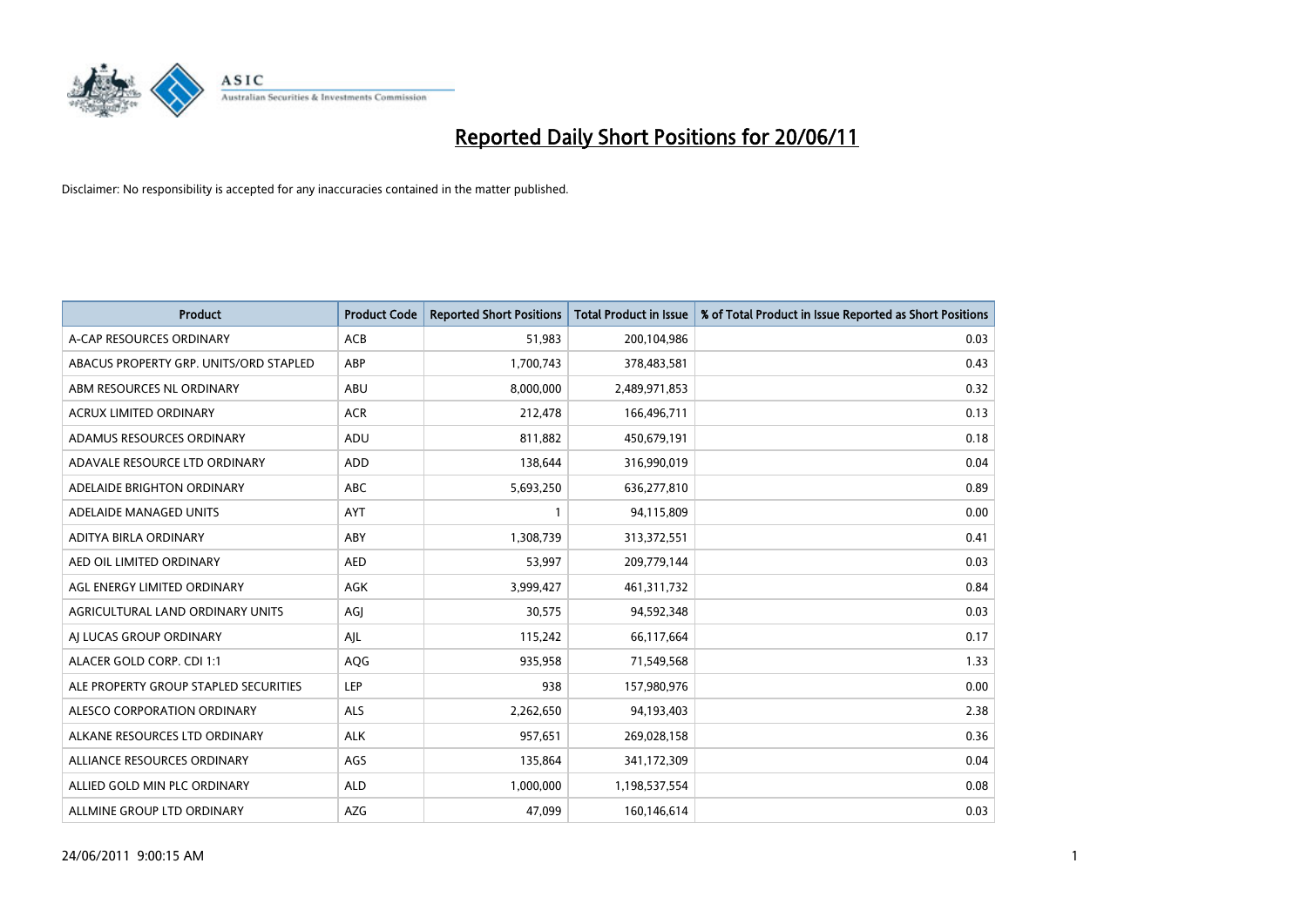

| <b>Product</b>                          | <b>Product Code</b> | <b>Reported Short Positions</b> | <b>Total Product in Issue</b> | % of Total Product in Issue Reported as Short Positions |
|-----------------------------------------|---------------------|---------------------------------|-------------------------------|---------------------------------------------------------|
| ALTONA MINING LTD ORDINARY              | <b>AOH</b>          | 683,864                         | 472,133,029                   | 0.15                                                    |
| ALUMINA LIMITED ORDINARY                | <b>AWC</b>          | 26,297,481                      | 2,440,196,187                 | 1.06                                                    |
| AMADEUS ENERGY ORDINARY                 | AMU                 | 611,466                         | 300,288,855                   | 0.20                                                    |
| AMALGAMATED HOLDINGS ORDINARY           | <b>AHD</b>          | 18,914                          | 157,461,063                   | 0.01                                                    |
| AMCOR LIMITED ORDINARY                  | <b>AMC</b>          | 8,984,377                       | 1,227,441,619                 | 0.71                                                    |
| AMP LIMITED ORDINARY                    | AMP                 | 11,522,793                      | 2,811,693,913                 | 0.39                                                    |
| AMPELLA MINING ORDINARY                 | <b>AMX</b>          | 885.019                         | 204,785,108                   | 0.43                                                    |
| ANSELL LIMITED ORDINARY                 | <b>ANN</b>          | 2,423,116                       | 133,011,550                   | 1.83                                                    |
| ANTARES ENERGY LTD ORDINARY             | <b>AZZ</b>          | 510,668                         | 275,974,167                   | 0.19                                                    |
| ANZ BANKING GRP LTD ORDINARY            | ANZ                 | 13, 143, 217                    | 2,597,231,242                 | 0.48                                                    |
| APA GROUP STAPLED SECURITIES            | <b>APA</b>          | 3,575,764                       | 556,193,951                   | 0.65                                                    |
| APEX MINERALS NL ORDINARY               | <b>AXM</b>          | 986,249                         | 5,550,243,713                 | 0.02                                                    |
| APN EUROPEAN RETAIL UNITS STAPLED SEC.  | <b>AEZ</b>          | 11,832                          | 544,910,660                   | 0.00                                                    |
| APN NEWS & MEDIA ORDINARY               | <b>APN</b>          | 17,932,854                      | 618,568,292                   | 2.89                                                    |
| AQUARIUS PLATINUM. ORDINARY             | <b>AOP</b>          | 3,486,855                       | 470,070,802                   | 0.72                                                    |
| AQUILA RESOURCES ORDINARY               | <b>AQA</b>          | 4,635,974                       | 374,368,499                   | 1.25                                                    |
| ARAFURA RESOURCE LTD ORDINARY           | <b>ARU</b>          | 6,181,704                       | 367,980,342                   | 1.68                                                    |
| ARB CORPORATION ORDINARY                | <b>ARP</b>          | 9,222                           | 72,481,302                    | 0.01                                                    |
| ARDENT LEISURE GROUP STAPLED SECURITIES | AAD                 | 571,535                         | 318,147,978                   | 0.16                                                    |
| ARISTOCRAT LEISURE ORDINARY             | <b>ALL</b>          | 30,976,671                      | 536,480,307                   | 5.78                                                    |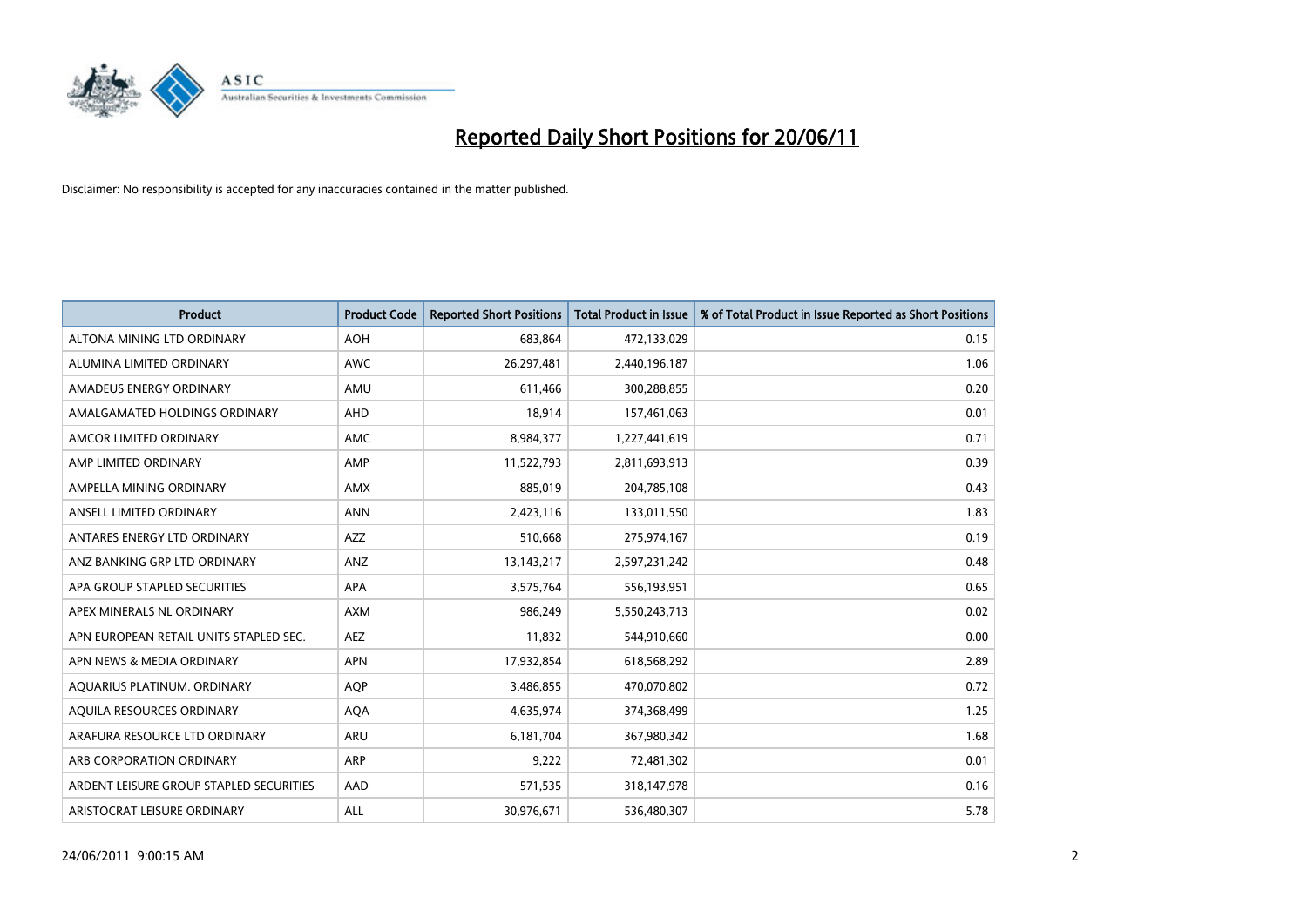

| <b>Product</b>                          | <b>Product Code</b> | <b>Reported Short Positions</b> | <b>Total Product in Issue</b> | % of Total Product in Issue Reported as Short Positions |
|-----------------------------------------|---------------------|---------------------------------|-------------------------------|---------------------------------------------------------|
| ASCIANO LIMITED ORDINARY                | <b>AIO</b>          | 20,532,069                      | 2,926,103,883                 | 0.72                                                    |
| ASG GROUP LIMITED ORDINARY              | ASZ                 | 92,576                          | 169,117,796                   | 0.05                                                    |
| ASPEN GROUP ORD/UNITS STAPLED           | <b>APZ</b>          | 1,112,535                       | 579,826,041                   | 0.19                                                    |
| ASPIRE MINING LTD ORDINARY              | <b>AKM</b>          | 386,177                         | 539,971,483                   | 0.07                                                    |
| <b>ASTON RES LTD ORDINARY</b>           | <b>AZT</b>          | 387.174                         | 204,527,604                   | 0.18                                                    |
| ASTRO JAP PROP GROUP STAPLED SECURITIES | AJA                 | 25,851                          | 58,445,002                    | 0.05                                                    |
| ASX LIMITED ORDINARY                    | <b>ASX</b>          | 1,611,347                       | 175,136,729                   | 0.92                                                    |
| ATLANTIC LIMITED ORDINARY               | ATI                 | 23,694                          | 113,601,916                   | 0.02                                                    |
| ATLAS IRON LIMITED ORDINARY             | <b>AGO</b>          | 4,114,346                       | 825,891,142                   | 0.49                                                    |
| <b>AURORA OIL &amp; GAS ORDINARY</b>    | <b>AUT</b>          | 6,227,534                       | 409,865,343                   | 1.52                                                    |
| AUSDRILL LIMITED ORDINARY               | <b>ASL</b>          | 671,224                         | 301,452,517                   | 0.22                                                    |
| AUSENCO LIMITED ORDINARY                | AAX                 | 3,283,978                       | 122,987,022                   | 2.67                                                    |
| <b>AUSTAL LIMITED ORDINARY</b>          | ASB                 | 258,295                         | 188,069,638                   | 0.14                                                    |
| AUSTAR UNITED ORDINARY                  | <b>AUN</b>          | 3,011,186                       | 1,271,505,737                 | 0.23                                                    |
| AUSTBROKERS HOLDINGS ORDINARY           | <b>AUB</b>          | 1,892                           | 54,658,736                    | 0.00                                                    |
| AUSTIN ENGINEERING ORDINARY             | ANG                 | 44,971                          | 71,714,403                    | 0.05                                                    |
| <b>AUSTRALAND ASSETS ASSETS</b>         | AAZPB               | 1,168                           | 2,750,000                     | 0.04                                                    |
| AUSTRALAND PROPERTY STAPLED SECURITY    | <b>ALZ</b>          | 964,829                         | 576,846,597                   | 0.16                                                    |
| AUSTRALIAN AGRICULT, ORDINARY           | AAC                 | 1,410,315                       | 311,968,824                   | 0.45                                                    |
| AUSTRALIAN EDUCATION UNITS              | <b>AEU</b>          | 625.000                         | 175,465,397                   | 0.36                                                    |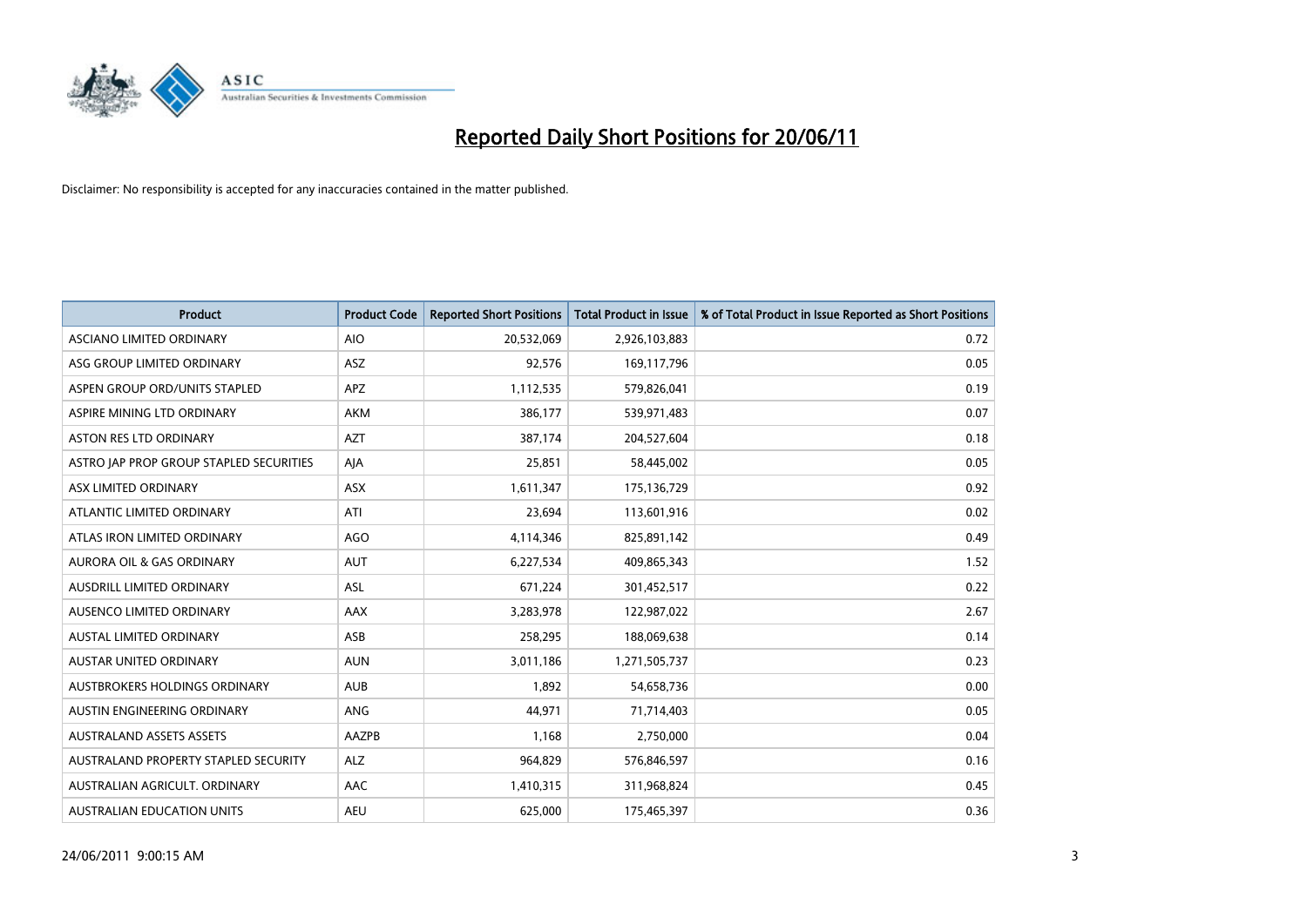

| <b>Product</b>                       | <b>Product Code</b> | <b>Reported Short Positions</b> | <b>Total Product in Issue</b> | % of Total Product in Issue Reported as Short Positions |
|--------------------------------------|---------------------|---------------------------------|-------------------------------|---------------------------------------------------------|
| AUSTRALIAN INFRASTR, UNITS/ORDINARY  | <b>AIX</b>          | 1,901,861                       | 620,733,944                   | 0.29                                                    |
| AUSTRALIAN MINES LTD ORDINARY        | <b>AUZ</b>          | 1,400,000                       | 576,910,315                   | 0.24                                                    |
| AUSTRALIAN PHARM, ORDINARY           | API                 | 802,332                         | 488,115,883                   | 0.15                                                    |
| AUTOMOTIVE HOLDINGS ORDINARY         | <b>AHE</b>          | 133,016                         | 260,345,713                   | 0.05                                                    |
| AVEXA LIMITED ORDINARY               | <b>AVX</b>          | 243,657                         | 847,688,779                   | 0.03                                                    |
| AWE LIMITED ORDINARY                 | <b>AWE</b>          | 1,810,555                       | 521,871,941                   | 0.35                                                    |
| AZUMAH RESOURCES ORDINARY            | <b>AZM</b>          | 321,296                         | 281,650,355                   | 0.11                                                    |
| <b>BANDANNA ENERGY ORDINARY</b>      | <b>BND</b>          | 1,278,748                       | 427,175,482                   | 0.30                                                    |
| BANK OF QUEENSLAND. ORDINARY         | <b>BOO</b>          | 4,056,690                       | 225,369,547                   | 1.78                                                    |
| <b>BANNERMAN RESOURCES ORDINARY</b>  | <b>BMN</b>          | 87,563                          | 234,435,934                   | 0.03                                                    |
| BASE RES LIMITED ORDINARY            | <b>BSE</b>          | 147,465                         | 165,341,114                   | 0.09                                                    |
| <b>BATHURST RESOURCES ORDINARY</b>   | <b>BTU</b>          | 6,011,463                       | 666,141,330                   | 0.90                                                    |
| <b>BAUXITE RESOURCE LTD ORDINARY</b> | <b>BAU</b>          | 109,797                         | 235,379,896                   | 0.05                                                    |
| <b>BC IRON LIMITED ORDINARY</b>      | <b>BCI</b>          | 219,666                         | 94,381,000                    | 0.23                                                    |
| BEACH ENERGY LIMITED ORDINARY        | <b>BPT</b>          | 4,168,967                       | 1,102,788,311                 | 0.37                                                    |
| BEADELL RESOURCE LTD ORDINARY        | <b>BDR</b>          | 6,553,767                       | 622,372,828                   | 1.04                                                    |
| BENDIGO AND ADELAIDE ORDINARY        | <b>BEN</b>          | 6,752,599                       | 360,282,697                   | 1.86                                                    |
| BERKELEY RESOURCES ORDINARY          | <b>BKY</b>          | 859,564                         | 174,298,273                   | 0.47                                                    |
| BETASHARES ASX RES ETF UNITS         | <b>ORE</b>          | 158,220                         | 4,519,432                     | 3.50                                                    |
| BHP BILLITON LIMITED ORDINARY        | <b>BHP</b>          | 46,564,964                      | 3,209,181,688                 | 1.41                                                    |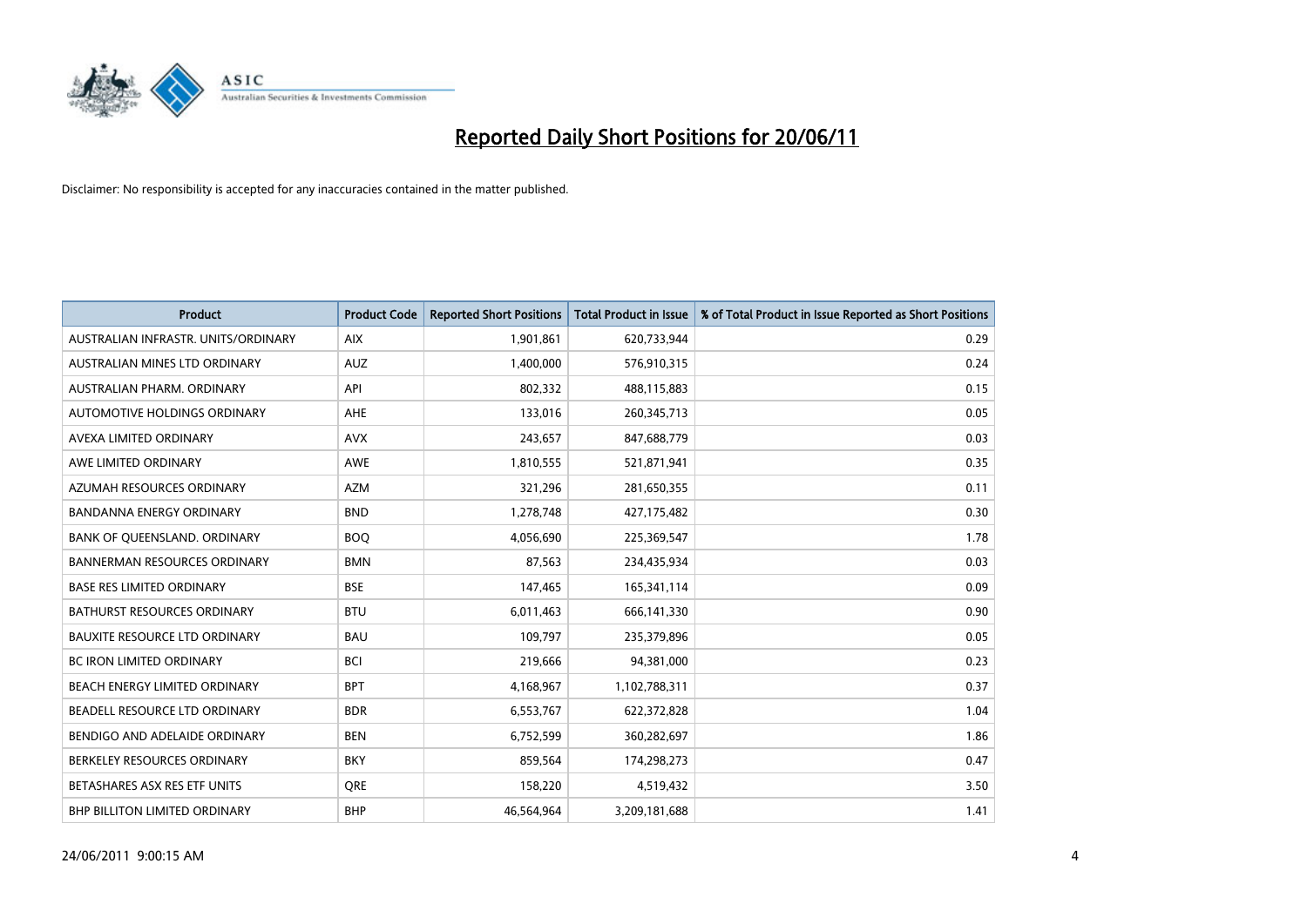

| <b>Product</b>                       | <b>Product Code</b> | <b>Reported Short Positions</b> | <b>Total Product in Issue</b> | % of Total Product in Issue Reported as Short Positions |
|--------------------------------------|---------------------|---------------------------------|-------------------------------|---------------------------------------------------------|
| <b>BILLABONG ORDINARY</b>            | <b>BBG</b>          | 14,436,858                      | 254,037,587                   | 5.67                                                    |
| <b>BIOTA HOLDINGS ORDINARY</b>       | <b>BTA</b>          | 2,235,271                       | 181,417,556                   | 1.23                                                    |
| <b>BISALLOY STEEL ORDINARY</b>       | <b>BIS</b>          | 84,480                          | 216,455,965                   | 0.04                                                    |
| BKI INVESTMENT LTD ORDINARY          | <b>BKI</b>          | 508                             | 422,863,407                   | 0.00                                                    |
| <b>BLACKMORES LIMITED ORDINARY</b>   | <b>BKL</b>          | 9,800                           | 16,744,292                    | 0.06                                                    |
| <b>BLACKTHORN RESOURCES ORDINARY</b> | <b>BTR</b>          | 35,848                          | 122,918,000                   | 0.03                                                    |
| <b>BLUESCOPE STEEL LTD ORDINARY</b>  | <b>BSL</b>          | 48,085,467                      | 1,842,207,385                 | 2.60                                                    |
| <b>BOART LONGYEAR ORDINARY</b>       | <b>BLY</b>          | 6,253,393                       | 461,163,412                   | 1.34                                                    |
| <b>BOOM LOGISTICS ORDINARY</b>       | <b>BOL</b>          | 468,202                         | 461,500,712                   | 0.10                                                    |
| <b>BORAL LIMITED, ORDINARY</b>       | <b>BLD</b>          | 32,638,925                      | 729,925,990                   | 4.47                                                    |
| BOTSWANA METALS LTD ORDINARY         | <b>BML</b>          | 7,000                           | 143,717,013                   | 0.00                                                    |
| <b>BOW ENERGY LIMITED ORDINARY</b>   | <b>BOW</b>          | 8,178,240                       | 349,517,229                   | 2.34                                                    |
| <b>BRADKEN LIMITED ORDINARY</b>      | <b>BKN</b>          | 2,844,366                       | 161,532,428                   | 1.75                                                    |
| <b>BRAMBLES LIMITED ORDINARY</b>     | <b>BXB</b>          | 22,560,989                      | 1,479,367,454                 | 1.49                                                    |
| BREVILLE GROUP LTD ORDINARY          | <b>BRG</b>          | 2,739                           | 129,995,322                   | 0.00                                                    |
| <b>BRICKWORKS LIMITED ORDINARY</b>   | <b>BKW</b>          | 21,359                          | 147,567,333                   | 0.01                                                    |
| <b>BROCKMAN RESOURCES ORDINARY</b>   | <b>BRM</b>          | 159,859                         | 144,803,151                   | 0.12                                                    |
| BT INVESTMENT MNGMNT ORDINARY        | <b>BTT</b>          | 556,709                         | 160,000,000                   | 0.35                                                    |
| <b>BURU ENERGY ORDINARY</b>          | <b>BRU</b>          | 5,533,251                       | 182,840,549                   | 3.03                                                    |
| <b>BWP TRUST ORDINARY UNITS</b>      | <b>BWP</b>          | 1,742,370                       | 520,012,793                   | 0.32                                                    |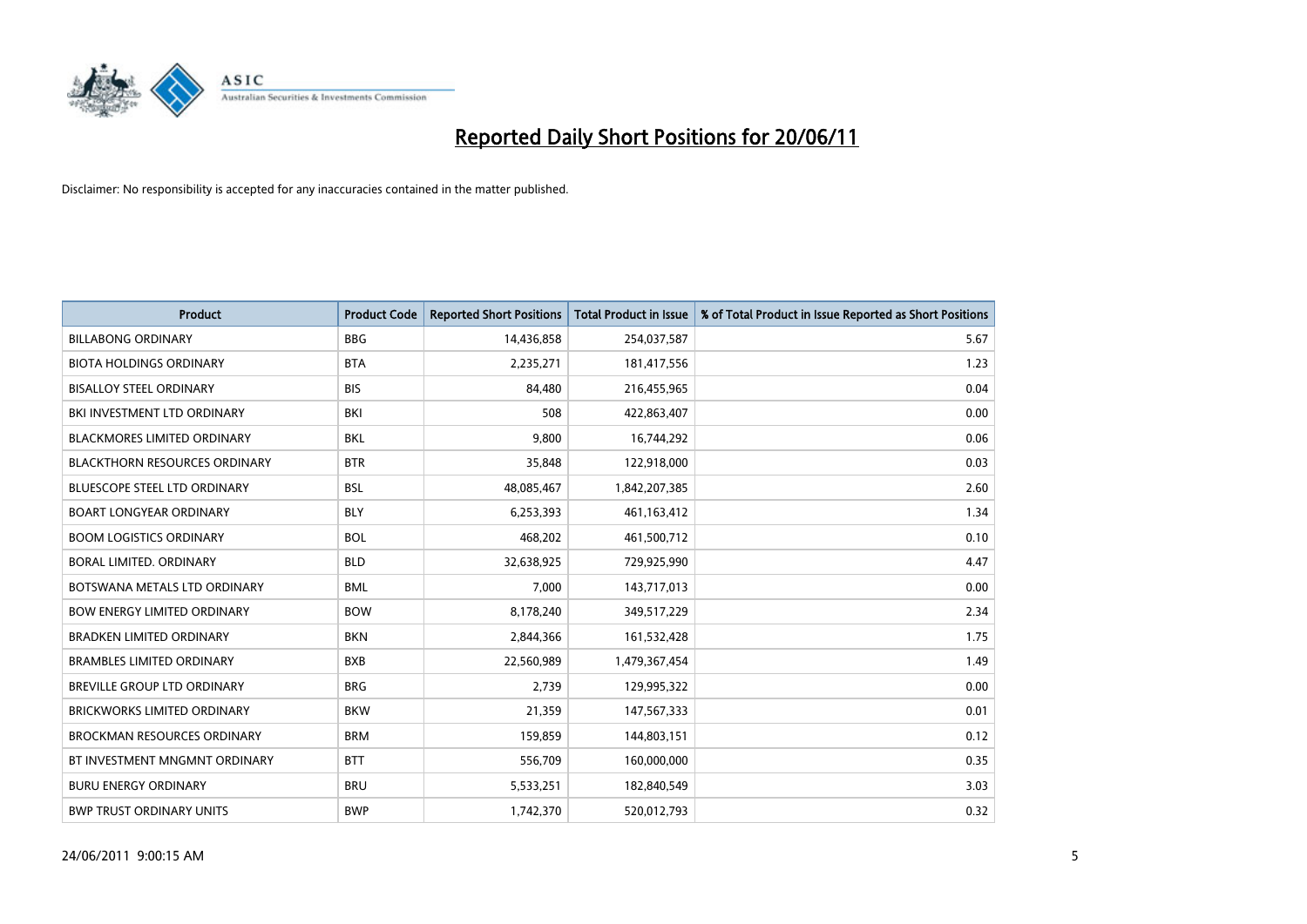

| <b>Product</b>                                | <b>Product Code</b> | <b>Reported Short Positions</b> | <b>Total Product in Issue</b> | % of Total Product in Issue Reported as Short Positions |
|-----------------------------------------------|---------------------|---------------------------------|-------------------------------|---------------------------------------------------------|
| <b>CABCHARGE AUSTRALIA ORDINARY</b>           | CAB                 | 1,042,645                       | 120,437,014                   | 0.83                                                    |
| CALTEX AUSTRALIA ORDINARY                     | <b>CTX</b>          | 5,824,319                       | 270,000,000                   | 2.14                                                    |
| <b>CAMPBELL BROTHERS ORDINARY</b>             | <b>CPB</b>          | 88.376                          | 67,503,411                    | 0.12                                                    |
| CAPE LAMBERT RES LTD ORDINARY                 | <b>CFE</b>          | 1,304,595                       | 571,849,603                   | 0.21                                                    |
| CARABELLA RES LTD ORDINARY                    | <b>CLR</b>          | 138,158                         | 81,626,580                    | 0.17                                                    |
| <b>CARBON ENERGY ORDINARY</b>                 | <b>CNX</b>          | 1,651,726                       | 698,517,858                   | 0.22                                                    |
| <b>CARDNO LIMITED ORDINARY</b>                | CDD                 | 4,508                           | 107,405,725                   | 0.00                                                    |
| CARNARVON PETROLEUM ORDINARY                  | <b>CVN</b>          | 5,967,764                       | 687,820,634                   | 0.85                                                    |
| CARNEGIE WAVE ENERGY ORDINARY                 | <b>CWE</b>          | 83,000                          | 899,087,627                   | 0.01                                                    |
| <b>CARPATHIAN RESOURCES ORDINARY</b>          | <b>CPN</b>          | 75,000                          | 265,533,501                   | 0.03                                                    |
| CARPENTARIA EXP. LTD ORDINARY                 | CAP                 | 9,777                           | 98,741,301                    | 0.01                                                    |
| CARSALES.COM LTD ORDINARY                     | <b>CRZ</b>          | 9,369,243                       | 234,348,300                   | 3.99                                                    |
| CASH CONVERTERS ORD/DIV ACCESS                | CCV                 | 68,191                          | 379,761,025                   | 0.01                                                    |
| <b>CASPIAN OIL &amp; GAS ORDINARY</b>         | <b>CIG</b>          | 50,000                          | 1,331,500,513                 | 0.00                                                    |
| CATALPA RESOURCES ORDINARY                    | CAH                 | 668,957                         | 178,031,701                   | 0.35                                                    |
| CEC GROUP LIMITED ORDINARY                    | <b>CEG</b>          | 1,750                           | 79,662,662                    | 0.00                                                    |
| <b>CELLNET GROUP ORDINARY</b>                 | <b>CLT</b>          | 1,342                           | 61,286,754                    | 0.00                                                    |
| CENTRAL PETROLEUM ORDINARY                    | <b>CTP</b>          | 11,455                          | 982,298,842                   | 0.00                                                    |
| <b>CENTRO PROPERTIES UNITS/ORD STAPLED</b>    | <b>CNP</b>          | 6,692                           | 972,414,514                   | 0.00                                                    |
| <b>CENTRO RETAIL GROUP STAPLED SECURITIES</b> | <b>CER</b>          | 1,558,750                       | 2,286,399,424                 | 0.07                                                    |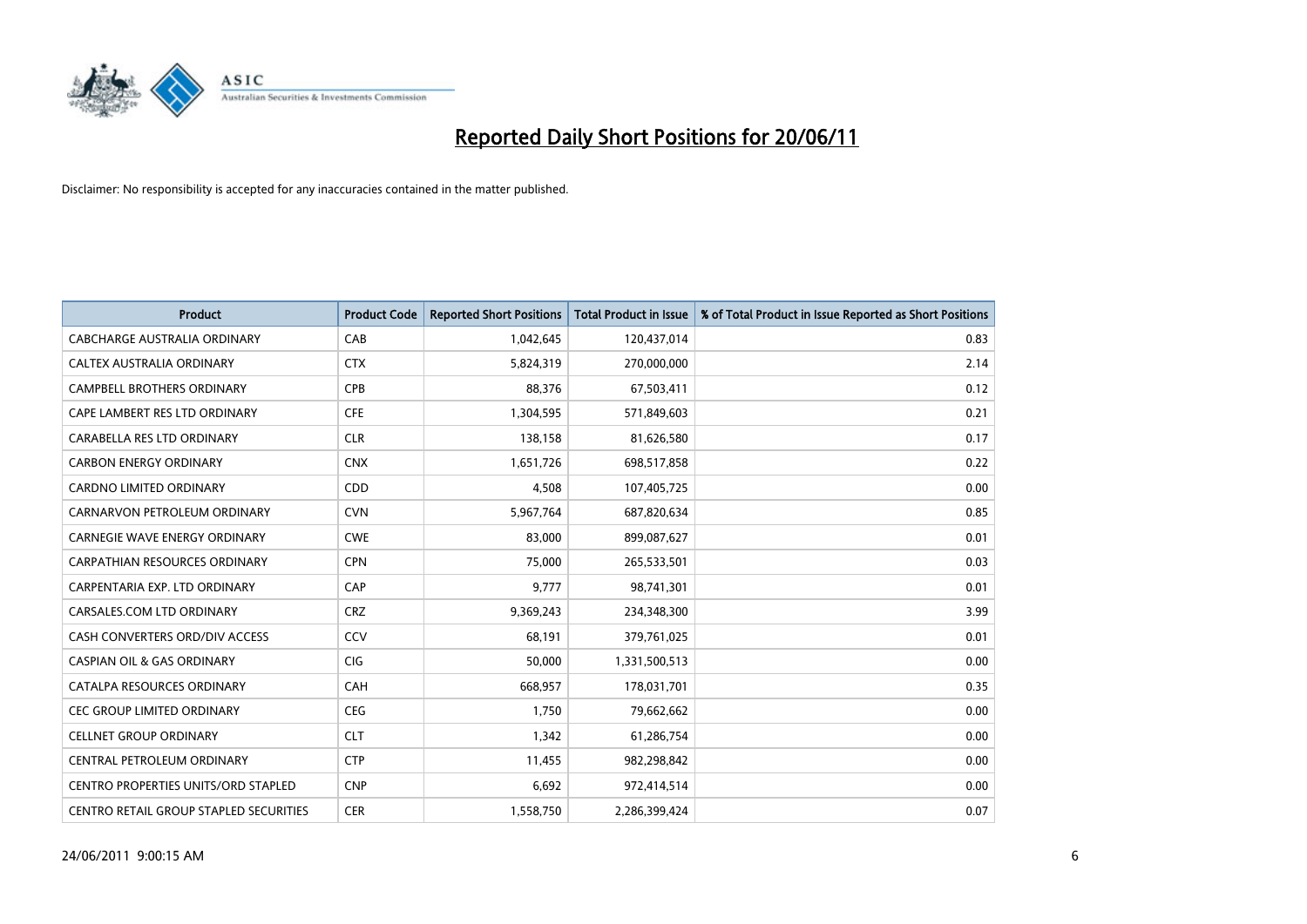

| <b>Product</b>                           | <b>Product Code</b> | <b>Reported Short Positions</b> | <b>Total Product in Issue</b> | % of Total Product in Issue Reported as Short Positions |
|------------------------------------------|---------------------|---------------------------------|-------------------------------|---------------------------------------------------------|
| <b>CERAMIC FUEL CELLS ORDINARY</b>       | CFU                 | 1,227,051                       | 1,201,353,566                 | 0.09                                                    |
| <b>CFS RETAIL PROPERTY UNITS</b>         | <b>CFX</b>          | 45,025,860                      | 2,839,591,911                 | 1.56                                                    |
| <b>CGA MINING LIMITED ORDINARY</b>       | CGX                 | 253,500                         | 333,265,726                   | 0.08                                                    |
| CHALLENGER DIV.PRO. STAPLED UNITS        | <b>CDI</b>          | 158,687                         | 908,316,513                   | 0.01                                                    |
| <b>CHALLENGER INFRAST, STAPLED UNITS</b> | <b>CIF</b>          | 13,519                          | 316,223,785                   | 0.00                                                    |
| <b>CHALLENGER LIMITED ORDINARY</b>       | CGF                 | 7,299,523                       | 498,608,162                   | 1.44                                                    |
| <b>CHANDLER MACLEOD LTD ORDINARY</b>     | <b>CMG</b>          | 11,970                          | 463,971,344                   | 0.00                                                    |
| CHARTER HALL GROUP STAPLED US PROHIBIT.  | <b>CHC</b>          | 2,346,644                       | 306,341,814                   | 0.75                                                    |
| <b>CHARTER HALL OFFICE UNIT</b>          | CQO                 | 3,626,300                       | 493,319,730                   | 0.72                                                    |
| <b>CHARTER HALL RETAIL UNITS</b>         | <b>COR</b>          | 584,952                         | 305,200,723                   | 0.17                                                    |
| CITIGOLD CORP LTD ORDINARY               | <b>CTO</b>          | 2,059,217                       | 1,105,078,301                 | 0.18                                                    |
| <b>CLARIUS GRP LTD ORDINARY</b>          | <b>CND</b>          | 192,612                         | 88,161,315                    | 0.22                                                    |
| CLINUVEL PHARMACEUT, ORDINARY            | CUV                 | 4,127                           | 30,381,706                    | 0.01                                                    |
| <b>CLOUGH LIMITED ORDINARY</b>           | <b>CLO</b>          | 367,599                         | 769,801,269                   | 0.04                                                    |
| <b>COAL &amp; ALLIED ORDINARY</b>        | <b>CNA</b>          | 15,966                          | 86,584,735                    | 0.01                                                    |
| COAL OF AFRICA LTD ORDINARY              | <b>CZA</b>          | 523,623                         | 531,139,661                   | 0.10                                                    |
| <b>COALSPUR MINES LTD ORDINARY</b>       | <b>CPL</b>          | 2,437,945                       | 567,117,594                   | 0.43                                                    |
| COALWORKS LIMITED ORDINARY               | <b>CWK</b>          | 197,895                         | 149,088,955                   | 0.13                                                    |
| COCA-COLA AMATIL ORDINARY                | <b>CCL</b>          | 5,105,148                       | 757,981,346                   | 0.65                                                    |
| COCHLEAR LIMITED ORDINARY                | COH                 | 1,477,053                       | 56,745,023                    | 2.57                                                    |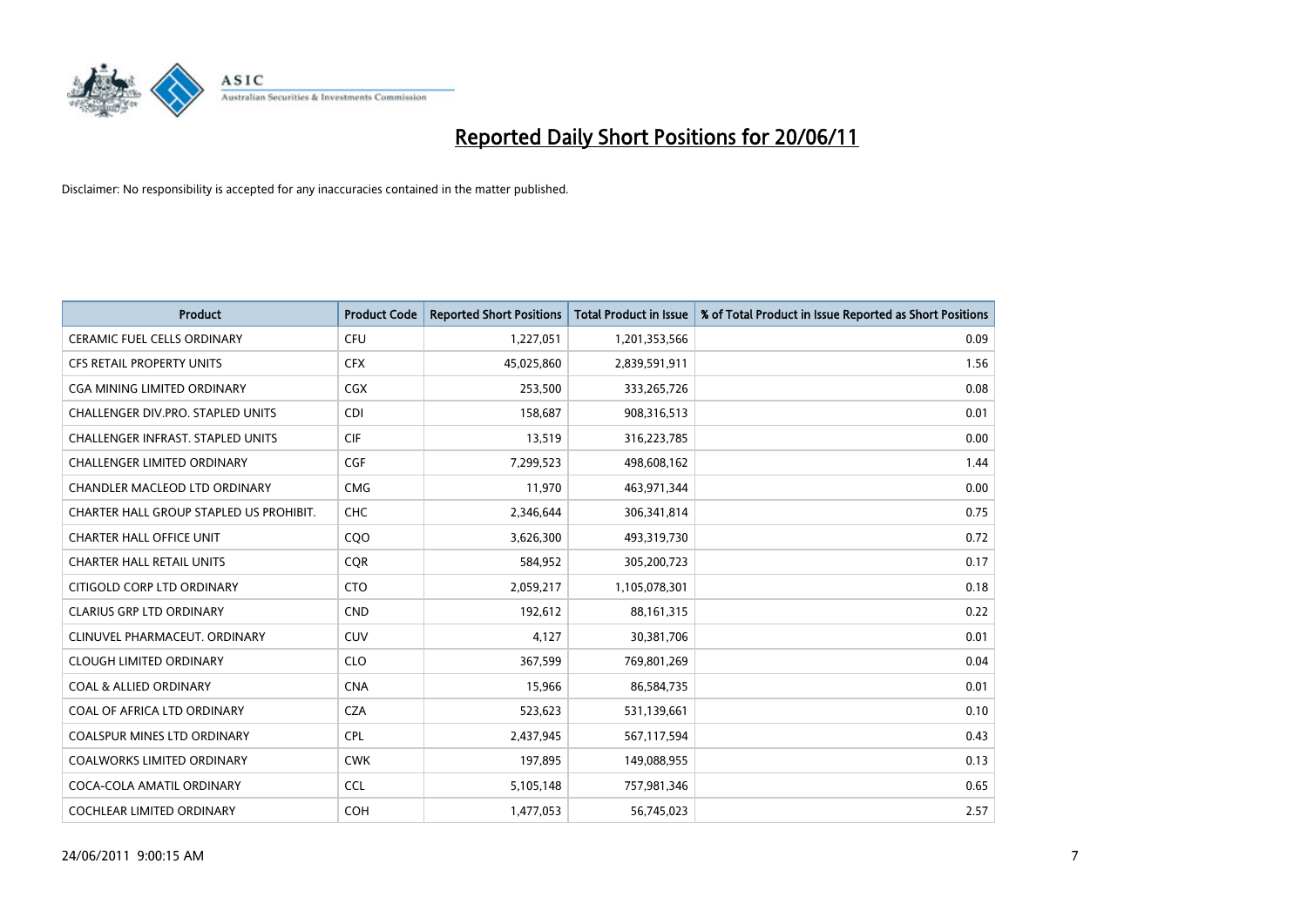

| <b>Product</b>                          | <b>Product Code</b> | <b>Reported Short Positions</b> | <b>Total Product in Issue</b> | % of Total Product in Issue Reported as Short Positions |
|-----------------------------------------|---------------------|---------------------------------|-------------------------------|---------------------------------------------------------|
| <b>COCKATOO COAL ORDINARY</b>           | <b>COK</b>          | 12,759,230                      | 1,016,096,908                 | 1.24                                                    |
| <b>COFFEY INTERNATIONAL ORDINARY</b>    | COF                 | 116,952                         | 134,066,081                   | 0.09                                                    |
| <b>COKAL LTD ORDINARY</b>               | <b>CKA</b>          | 392,815                         | 128,495,735                   | 0.31                                                    |
| COMMONWEALTH BANK, ORDINARY             | <b>CBA</b>          | 18,253,229                      | 1,558,637,244                 | 1.12                                                    |
| <b>COMMONWEALTH PROP ORDINARY UNITS</b> | <b>CPA</b>          | 46,380,026                      | 2,449,599,711                 | 1.90                                                    |
| <b>COMPASS RESOURCES ORDINARY</b>       | <b>CMR</b>          | 160,952                         | 147,402,920                   | 0.11                                                    |
| <b>COMPUTERSHARE LTD ORDINARY</b>       | CPU                 | 5,336,005                       | 555,664,059                   | 0.93                                                    |
| <b>CONNECTEAST GROUP STAPLED</b>        | <b>CEU</b>          | 22,094,472                      | 3,940,145,951                 | 0.57                                                    |
| CONQUEST MINING ORDINARY                | CQT                 | 697,568                         | 583,241,478                   | 0.10                                                    |
| CONSOLIDATED MEDIA, ORDINARY            | <b>CMI</b>          | 3,451,063                       | 561,834,996                   | 0.61                                                    |
| CONTANGO MICROCAP ORDINARY              | <b>CTN</b>          | 7,500                           | 146,423,793                   | 0.01                                                    |
| CONTINENTAL COAL LTD ORDINARY           | CCC                 | 729,225                         | 1,980,616,757                 | 0.04                                                    |
| <b>COOPER ENERGY LTD ORDINARY</b>       | <b>COE</b>          | 266,918                         | 292,576,001                   | 0.09                                                    |
| <b>COPPER STRIKE LTD ORDINARY</b>       | <b>CSE</b>          | 714                             | 129,455,571                   | 0.00                                                    |
| <b>CORDLIFE LIMITED ORDINARY</b>        | CBB                 |                                 | 145,360,920                   | 0.00                                                    |
| <b>COUNT FINANCIAL ORDINARY</b>         | COU                 | 732,368                         | 262,212,976                   | 0.29                                                    |
| <b>CREDIT CORP GROUP ORDINARY</b>       | <b>CCP</b>          | 11,495                          | 45,210,752                    | 0.02                                                    |
| <b>CRESCENT GOLD ORDINARY</b>           | <b>CRE</b>          | 120,000                         | 1,100,789,687                 | 0.01                                                    |
| <b>CROMWELL PROP STAPLED SECURITIES</b> | <b>CMW</b>          | 374,410                         | 964,737,315                   | 0.04                                                    |
| <b>CROWN LIMITED ORDINARY</b>           | <b>CWN</b>          | 4,226,154                       | 754,131,800                   | 0.54                                                    |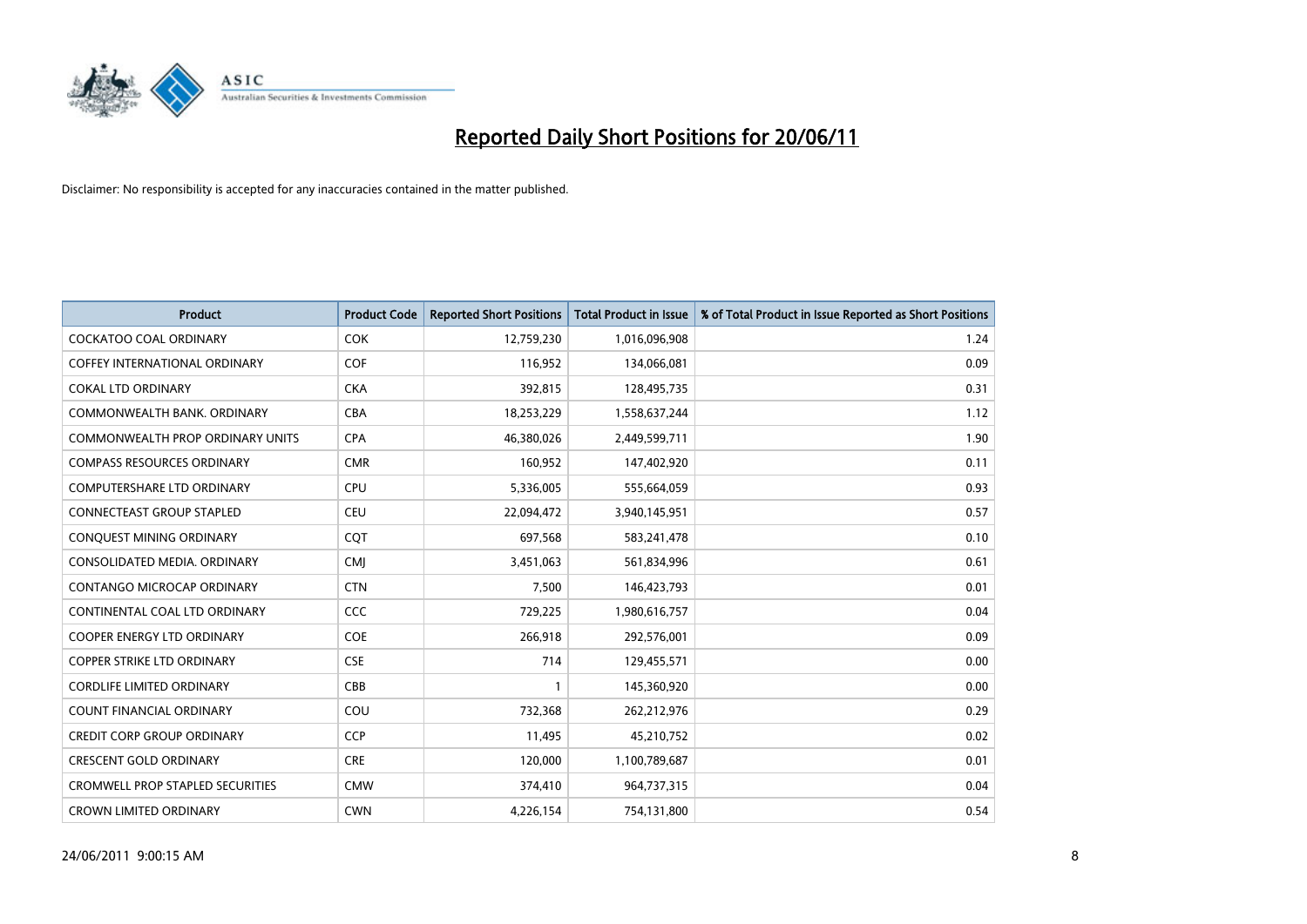

| <b>Product</b>                     | <b>Product Code</b> | <b>Reported Short Positions</b> | <b>Total Product in Issue</b> | % of Total Product in Issue Reported as Short Positions |
|------------------------------------|---------------------|---------------------------------|-------------------------------|---------------------------------------------------------|
| <b>CRUSADER RESOURCES ORDINARY</b> | CAS                 | 999                             | 90,316,040                    | 0.00                                                    |
| <b>CSG LIMITED ORDINARY</b>        | CSV                 | 1,874,057                       | 282,567,499                   | 0.66                                                    |
| <b>CSL LIMITED ORDINARY</b>        | <b>CSL</b>          | 7,741,221                       | 529,410,353                   | 1.41                                                    |
| <b>CSR LIMITED ORDINARY</b>        | <b>CSR</b>          | 14,741,210                      | 506,000,315                   | 2.90                                                    |
| <b>CUDECO LIMITED ORDINARY</b>     | CDU                 | 803,181                         | 145,512,643                   | 0.54                                                    |
| <b>CUSTOMERS LIMITED ORDINARY</b>  | CUS                 | 156,415                         | 134,869,357                   | 0.11                                                    |
| DART ENERGY LTD ORDINARY           | <b>DTE</b>          | 5,277,616                       | 720,674,545                   | 0.72                                                    |
| DAVID JONES LIMITED ORDINARY       | <b>DIS</b>          | 31,450,884                      | 520,751,395                   | 6.02                                                    |
| DECMIL GROUP LIMITED ORDINARY      | <b>DCG</b>          | 40,101                          | 124,204,568                   | 0.03                                                    |
| DEEP YELLOW LIMITED ORDINARY       | <b>DYL</b>          | 34,825                          | 1,127,534,458                 | 0.00                                                    |
| DEVINE LIMITED ORDINARY            | <b>DVN</b>          | 1,000                           | 634,918,223                   | 0.00                                                    |
| DEXUS PROPERTY GROUP STAPLED UNITS | <b>DXS</b>          | 50,883,239                      | 4,839,024,176                 | 1.04                                                    |
| DISCOVERY METALS LTD ORDINARY      | <b>DML</b>          | 5,973,635                       | 437,114,481                   | 1.36                                                    |
| DOMINO PIZZA ENTERPR ORDINARY      | <b>DMP</b>          | 245,154                         | 68,407,674                    | 0.36                                                    |
| DORAY MINERALS LTD ORDINARY        | <b>DRM</b>          | 8,129                           | 61,830,513                    | 0.01                                                    |
| DOWNER EDI LIMITED ORDINARY        | <b>DOW</b>          | 4,755,405                       | 429,100,296                   | 1.12                                                    |
| DRAGON MINING LTD ORDINARY         | <b>DRA</b>          | 7,295                           | 75,170,613                    | 0.01                                                    |
| DUET GROUP STAPLED US PROHIBIT.    | <b>DUE</b>          | 2,254,069                       | 909,692,991                   | 0.23                                                    |
| DULUXGROUP LIMITED ORDINARY        | <b>DLX</b>          | 6,545,840                       | 367,456,259                   | 1.77                                                    |
| DWS ADVANCED ORDINARY              | <b>DWS</b>          | 170,524                         | 132,362,763                   | 0.13                                                    |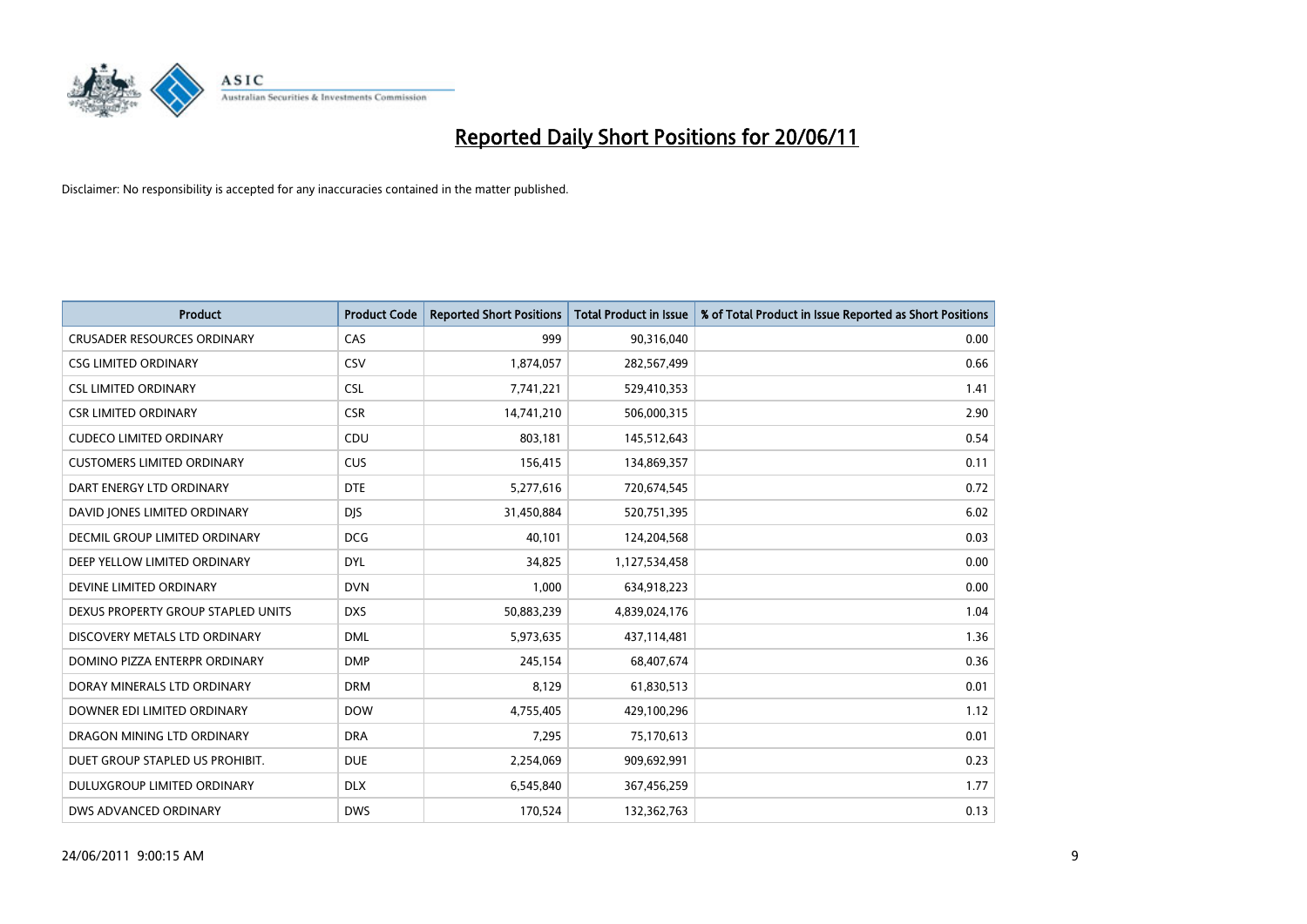

| <b>Product</b>                            | <b>Product Code</b> | <b>Reported Short Positions</b> | <b>Total Product in Issue</b> | % of Total Product in Issue Reported as Short Positions |
|-------------------------------------------|---------------------|---------------------------------|-------------------------------|---------------------------------------------------------|
| <b>EASTERN STAR GAS ORDINARY</b>          | <b>ESG</b>          | 9,694,822                       | 991,567,041                   | 0.96                                                    |
| ECHO ENTERTAINMENT ORDINARY               | <b>EGP</b>          | 3,307,437                       | 688,019,737                   | 0.48                                                    |
| EDT RETAIL TRUST UNITS                    | <b>EDT</b>          | 99,457                          | 4,700,290,868                 | 0.00                                                    |
| ELDERS LIMITED HYBRIDS                    | <b>ELDPA</b>        | 24,290                          | 1,500,000                     | 1.62                                                    |
| <b>ELDERS LIMITED ORDINARY</b>            | <b>ELD</b>          | 14,985,461                      | 448,598,480                   | 3.32                                                    |
| ELDORADO GOLD CORP CDI 1:1                | EAU                 | 35,402                          | 12,695,323                    | 0.28                                                    |
| ELEMENTAL MINERALS ORDINARY               | <b>ELM</b>          | 71,882                          | 171,284,443                   | 0.04                                                    |
| ELEMENTOS LIMITED ORDINARY                | <b>ELT</b>          | 8                               | 77,068,979                    | 0.00                                                    |
| ELIXIR PETROLEUM LTD ORDINARY             | <b>EXR</b>          | 324,400                         | 188,988,472                   | 0.17                                                    |
| <b>EMECO HOLDINGS ORDINARY</b>            | <b>EHL</b>          | 1,708,858                       | 631,237,586                   | 0.26                                                    |
| ENERGY RESOURCES ORDINARY 'A'             | <b>ERA</b>          | 5,373,303                       | 190,737,934                   | 2.83                                                    |
| <b>ENERGY WORLD CORPOR. ORDINARY</b>      | <b>EWC</b>          | 22,196,900                      | 1,561,166,672                 | 1.40                                                    |
| <b>ENTEK ENERGY LTD ORDINARY</b>          | <b>ETE</b>          | 489,903                         | 408,525,909                   | 0.12                                                    |
| <b>ENTELLECT LIMITED ORDINARY</b>         | <b>ESN</b>          | 464,050                         | 87,239,240                    | 0.53                                                    |
| <b>ENVESTRA LIMITED ORDINARY</b>          | <b>ENV</b>          | 3,941,247                       | 1,468,560,201                 | 0.26                                                    |
| EQUINOX MINERALS LTD CHESS DEPOSITARY INT | EON                 | 398,042                         | 879,495,876                   | 0.03                                                    |
| EVEREST FINANCIAL ORDINARY                | EFG                 | 4,300                           | 25,143,824                    | 0.02                                                    |
| EXTRACT RESOURCES ORDINARY                | <b>EXT</b>          | 927,142                         | 251,191,285                   | 0.34                                                    |
| FAIRFAX MEDIA LTD ORDINARY                | <b>FXI</b>          | 274,551,269                     | 2,351,955,725                 | 11.66                                                   |
| FAR LTD ORDINARY                          | <b>FAR</b>          | 21,000,000                      | 1,245,351,164                 | 1.69                                                    |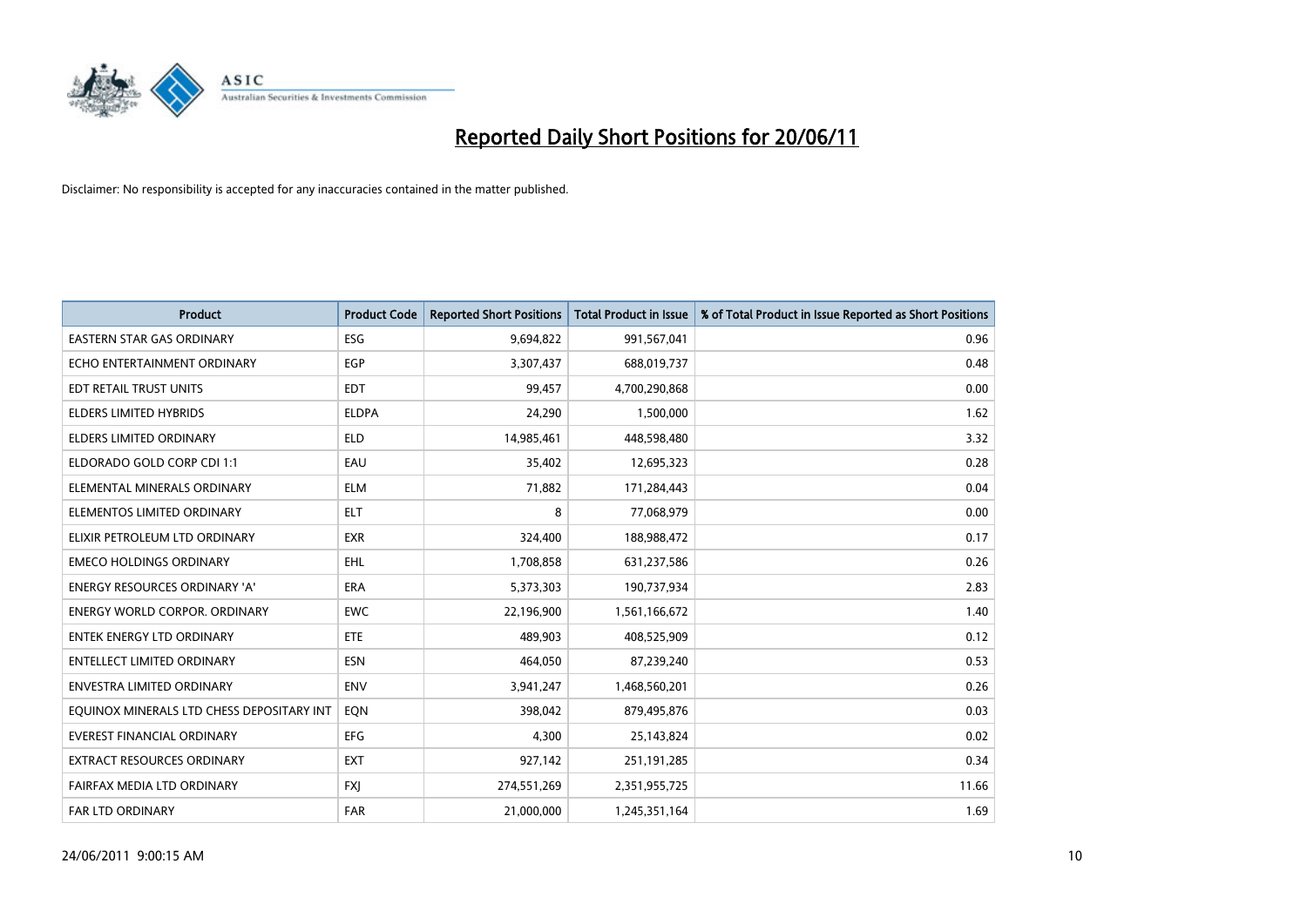

| <b>Product</b>                        | <b>Product Code</b> | <b>Reported Short Positions</b> | Total Product in Issue | % of Total Product in Issue Reported as Short Positions |
|---------------------------------------|---------------------|---------------------------------|------------------------|---------------------------------------------------------|
| <b>FERRAUS LIMITED ORDINARY</b>       | <b>FRS</b>          | 35,358                          | 249,598,565            | 0.01                                                    |
| FISHER & PAYKEL APP. ORDINARY         | <b>FPA</b>          | 18,298                          | 724,235,162            | 0.00                                                    |
| FISHER & PAYKEL H. ORDINARY           | <b>FPH</b>          | 2,385,266                       | 520,473,867            | 0.46                                                    |
| FKP PROPERTY GROUP STAPLED SECURITIES | <b>FKP</b>          | 24,225,448                      | 1,184,196,147          | 2.04                                                    |
| FLEETWOOD CORP ORDINARY               | <b>FWD</b>          | 445,457                         | 57,847,937             | 0.77                                                    |
| FLETCHER BUILDING ORDINARY            | <b>FBU</b>          | 6,811,297                       | 678,573,570            | 1.01                                                    |
| <b>FLEXIGROUP LIMITED ORDINARY</b>    | <b>FXL</b>          | 80,489                          | 276,292,173            | 0.03                                                    |
| FLIGHT CENTRE ORDINARY                | <b>FLT</b>          | 4,000,073                       | 99,946,094             | 3.99                                                    |
| FLINDERS MINES LTD ORDINARY           | <b>FMS</b>          | 21,546,681                      | 1,820,839,571          | 1.16                                                    |
| <b>FOCUS MINERALS LTD ORDINARY</b>    | <b>FML</b>          | 17,451,581                      | 3,440,515,431          | 0.51                                                    |
| FORGE GROUP LIMITED ORDINARY          | <b>FGE</b>          | 32,817                          | 82,924,014             | 0.03                                                    |
| FORTE ENERGY NL ORDINARY              | <b>FTE</b>          | 2,658,986                       | 695,589,311            | 0.38                                                    |
| FORTESCUE METALS GRP ORDINARY         | <b>FMG</b>          | 28,842,410                      | 3,113,348,659          | 0.90                                                    |
| <b>FOSTER'S GROUP ORDINARY</b>        | FGL                 | 7,637,258                       | 1,940,894,542          | 0.37                                                    |
| FTD CORPORATION ORDINARY              | <b>FTD</b>          | 8,088                           | 36,474,593             | 0.02                                                    |
| <b>FUNTASTIC LIMITED ORDINARY</b>     | <b>FUN</b>          | 322,528                         | 340,997,682            | 0.09                                                    |
| <b>G.U.D. HOLDINGS ORDINARY</b>       | GUD                 | 409,857                         | 69,089,611             | 0.59                                                    |
| <b>GALAXY RESOURCES ORDINARY</b>      | <b>GXY</b>          | 849,883                         | 323,327,000            | 0.26                                                    |
| <b>GEODYNAMICS LIMITED ORDINARY</b>   | GDY                 | 437,112                         | 336,892,832            | 0.14                                                    |
| <b>GINDALBIE METALS LTD ORDINARY</b>  | <b>GBG</b>          | 45,394,667                      | 935,615,590            | 4.83                                                    |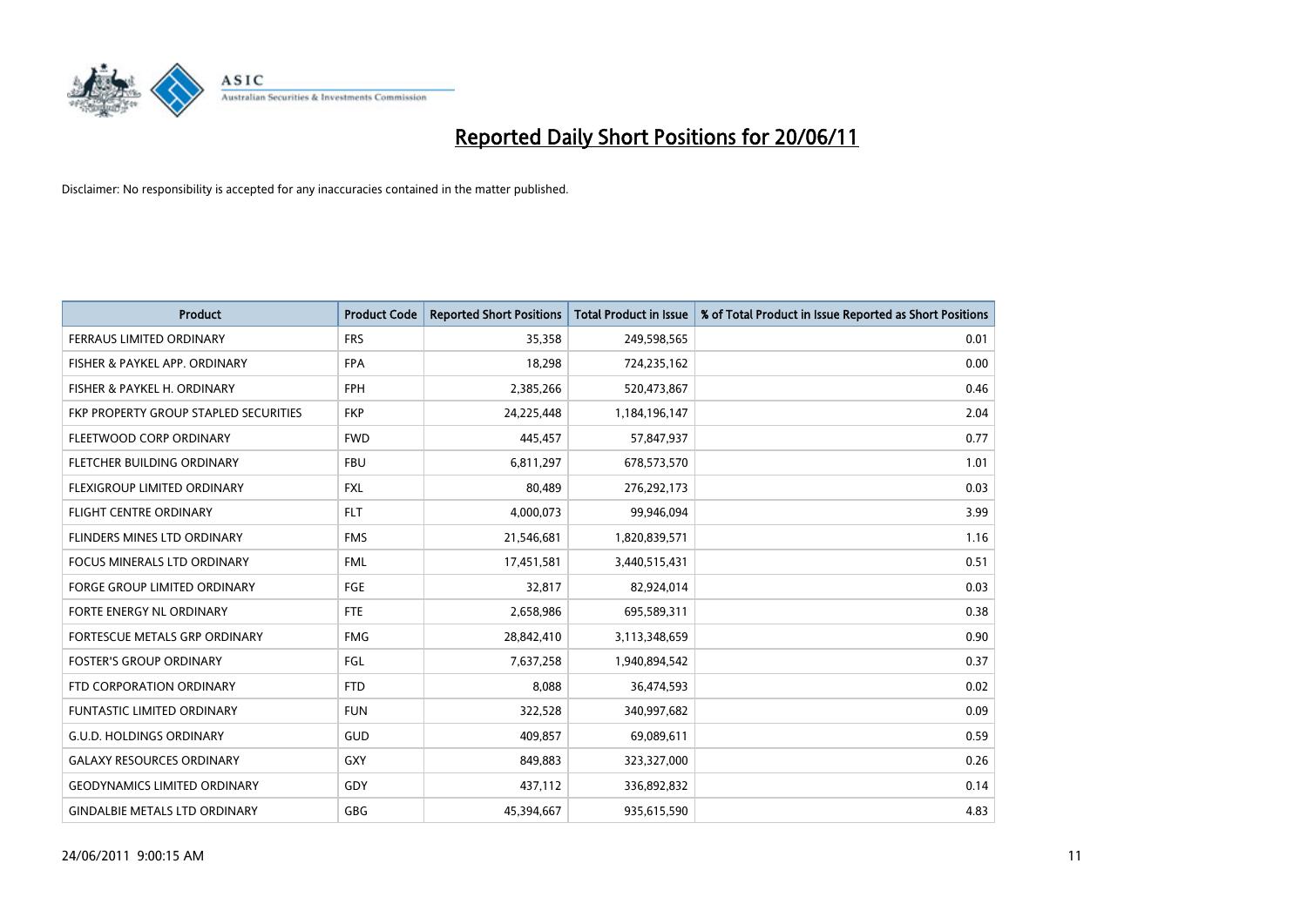

| <b>Product</b>                                   | <b>Product Code</b> | <b>Reported Short Positions</b> | <b>Total Product in Issue</b> | % of Total Product in Issue Reported as Short Positions |
|--------------------------------------------------|---------------------|---------------------------------|-------------------------------|---------------------------------------------------------|
| <b>GLOBAL MINING ORDINARY</b>                    | <b>GMI</b>          | 8.951                           | 191,820,968                   | 0.00                                                    |
| <b>GLOUCESTER COAL ORDINARY</b>                  | GCL                 | 500,451                         | 165,982,891                   | 0.29                                                    |
| <b>GME RESOURCES LTD ORDINARY</b>                | <b>GME</b>          | 800                             | 322,635,902                   | 0.00                                                    |
| <b>GOLD ONE INT LTD ORDINARY</b>                 | GDO                 | 500,000                         | 808,716,731                   | 0.06                                                    |
| <b>GOLD ROAD RES LTD ORDINARY</b>                | GOR                 | 617,942                         | 298,904,971                   | 0.21                                                    |
| <b>GOLDEN WEST RESOURCE ORDINARY</b>             | <b>GWR</b>          | 1,617                           | 192,082,567                   | 0.00                                                    |
| <b>GOODMAN FIELDER, ORDINARY</b>                 | <b>GFF</b>          | 36,451,699                      | 1,380,386,438                 | 2.62                                                    |
| <b>GOODMAN GROUP STAPLED US PROHIBIT.</b>        | <b>GMG</b>          | 30,059,323                      | 7,394,607,411                 | 0.42                                                    |
| <b>GPT GROUP STAPLED SEC.</b>                    | GPT                 | 17,008,152                      | 1,855,529,431                 | 0.89                                                    |
| <b>GRAINCORP LIMITED A CLASS ORDINARY</b>        | <b>GNC</b>          | 761,037                         | 198,318,900                   | 0.39                                                    |
| <b>GRANGE RESOURCES. ORDINARY</b>                | <b>GRR</b>          | 88,776                          | 1,153,181,487                 | 0.00                                                    |
| <b>GREENCAP LIMITED ORDINARY</b>                 | GCG                 |                                 | 262,515,385                   | 0.00                                                    |
| <b>GREENLAND MIN EN LTD ORDINARY</b>             | GGG                 | 1,122,927                       | 353,330,948                   | 0.32                                                    |
| <b>GRYPHON MINERALS LTD ORDINARY</b>             | GRY                 | 5,548,379                       | 299,922,058                   | 1.84                                                    |
| <b>GUILDFORD COAL LTD ORDINARY</b>               | <b>GUF</b>          | 300,000                         | 213,532,609                   | 0.14                                                    |
| <b>GUINNESS PEAT GROUP. CHESS DEPOSITARY INT</b> | <b>GPG</b>          | 1,087,200                       | 296,096,600                   | 0.36                                                    |
| <b>GUIARAT NRE COAL LTD ORDINARY</b>             | <b>GNM</b>          | 34,123                          | 990,955,858                   | 0.00                                                    |
| <b>GUNNS LIMITED ORDINARY</b>                    | <b>GNS</b>          | 55,504,291                      | 848,401,559                   | 6.54                                                    |
| <b>GWA GROUP LTD ORDINARY</b>                    | <b>GWA</b>          | 7,613,656                       | 301,525,014                   | 2.50                                                    |
| HARVEY NORMAN ORDINARY                           | <b>HVN</b>          | 36,817,410                      | 1,062,316,784                 | 3.48                                                    |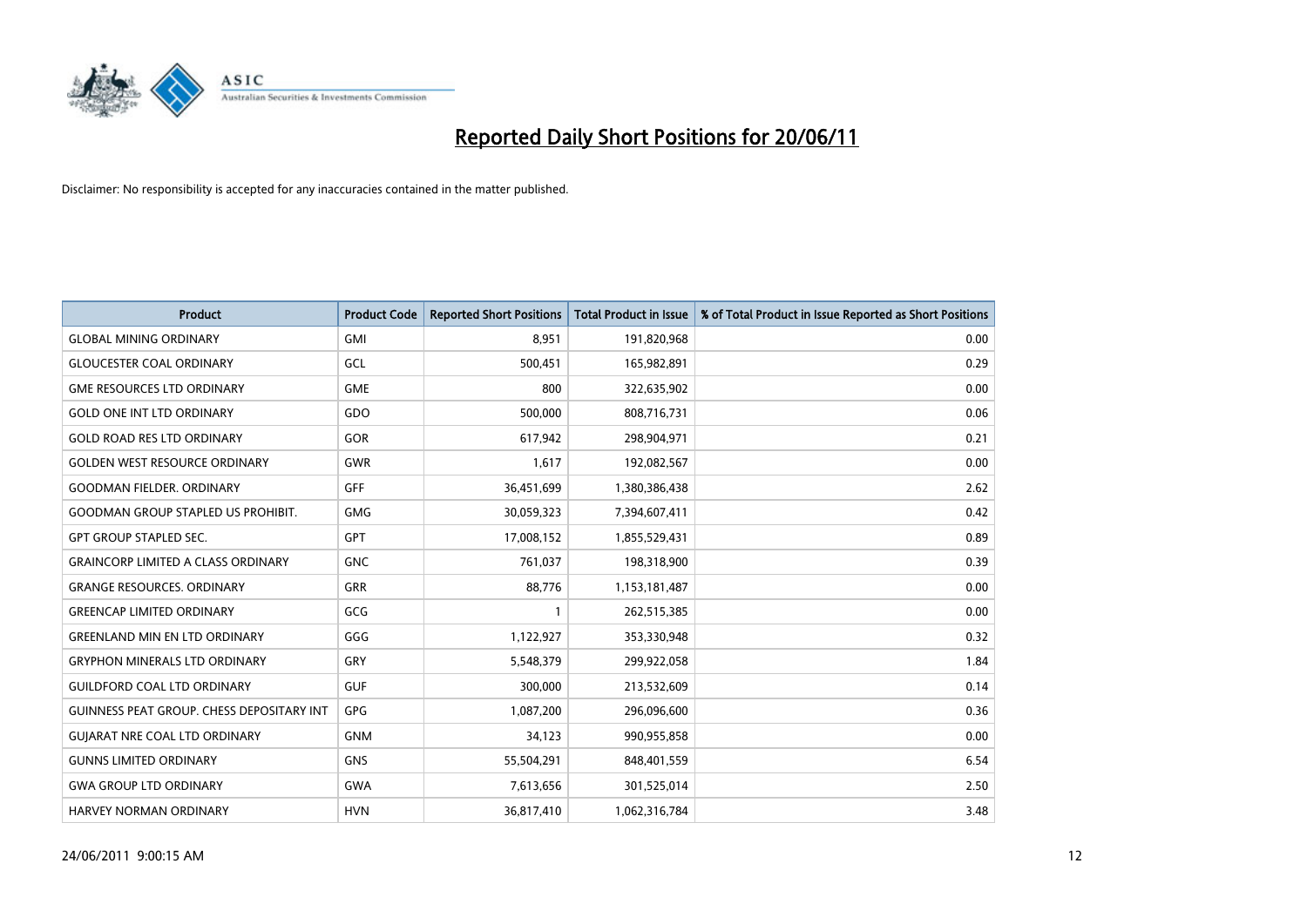

| <b>Product</b>                        | <b>Product Code</b> | <b>Reported Short Positions</b> | Total Product in Issue | % of Total Product in Issue Reported as Short Positions |
|---------------------------------------|---------------------|---------------------------------|------------------------|---------------------------------------------------------|
| HASTIE GROUP LIMITED ORDINARY         | <b>HST</b>          | 1,794,316                       | 239,781,419            | 0.74                                                    |
| HASTINGS DIVERSIFIED STAPLED SECURITY | <b>HDF</b>          | 1,044,866                       | 529,187,294            | 0.21                                                    |
| <b>HEARTWARE INT INC CDI 35:1</b>     | <b>HIN</b>          | 272,008                         | 48,598,550             | 0.56                                                    |
| <b>HENDERSON GROUP CDI 1:1</b>        | <b>HGG</b>          | 7,195,026                       | 596,893,247            | 1.21                                                    |
| HFA HOLDINGS LIMITED ORDINARY         | <b>HFA</b>          | 465.655                         | 117,332,831            | 0.39                                                    |
| <b>HIGHLANDS PACIFIC ORDINARY</b>     | <b>HIG</b>          | 2,582,873                       | 686,082,148            | 0.37                                                    |
| HILLGROVE RES LTD ORDINARY            | <b>HGO</b>          | 1,045,040                       | 793,698,575            | 0.13                                                    |
| HILLS HOLDINGS LTD ORDINARY           | <b>HIL</b>          | 3,830,497                       | 249,139,016            | 1.53                                                    |
| HORIZON OIL LIMITED ORDINARY          | <b>HZN</b>          | 7,619,260                       | 1,130,811,515          | 0.67                                                    |
| HUNNU COAL LIMITED ORDINARY           | <b>HUN</b>          | 255,951                         | 212,565,002            | 0.12                                                    |
| <b>ICON ENERGY LIMITED ORDINARY</b>   | <b>ICN</b>          | 67,000                          | 469,301,394            | 0.01                                                    |
| <b>IINET LIMITED ORDINARY</b>         | <b>IIN</b>          | 1,253,942                       | 152,160,119            | 0.81                                                    |
| <b>ILUKA RESOURCES ORDINARY</b>       | <b>ILU</b>          | 3.355.309                       | 418,700,517            | 0.81                                                    |
| <b>IMDEX LIMITED ORDINARY</b>         | <b>IMD</b>          | 69.899                          | 199,414,165            | 0.02                                                    |
| IMF (AUSTRALIA) LTD ORDINARY          | <b>IMF</b>          | 329,821                         | 123,828,193            | 0.26                                                    |
| <b>IMX RESOURCES LTD ORDINARY</b>     | <b>IXR</b>          | 20,005                          | 262,612,803            | 0.01                                                    |
| <b>INCITEC PIVOT ORDINARY</b>         | <b>IPL</b>          | 5,076,986                       | 1,628,730,107          | 0.29                                                    |
| INDAGO RESOURCES LTD ORDINARY         | <b>IDG</b>          | 8,179                           | 5,914,837              | 0.14                                                    |
| <b>INDEPENDENCE GROUP ORDINARY</b>    | <b>IGO</b>          | 1,006,066                       | 202,069,635            | 0.49                                                    |
| <b>INDO MINES LIMITED ORDINARY</b>    | <b>IDO</b>          | 495.375                         | 229,809,304            | 0.22                                                    |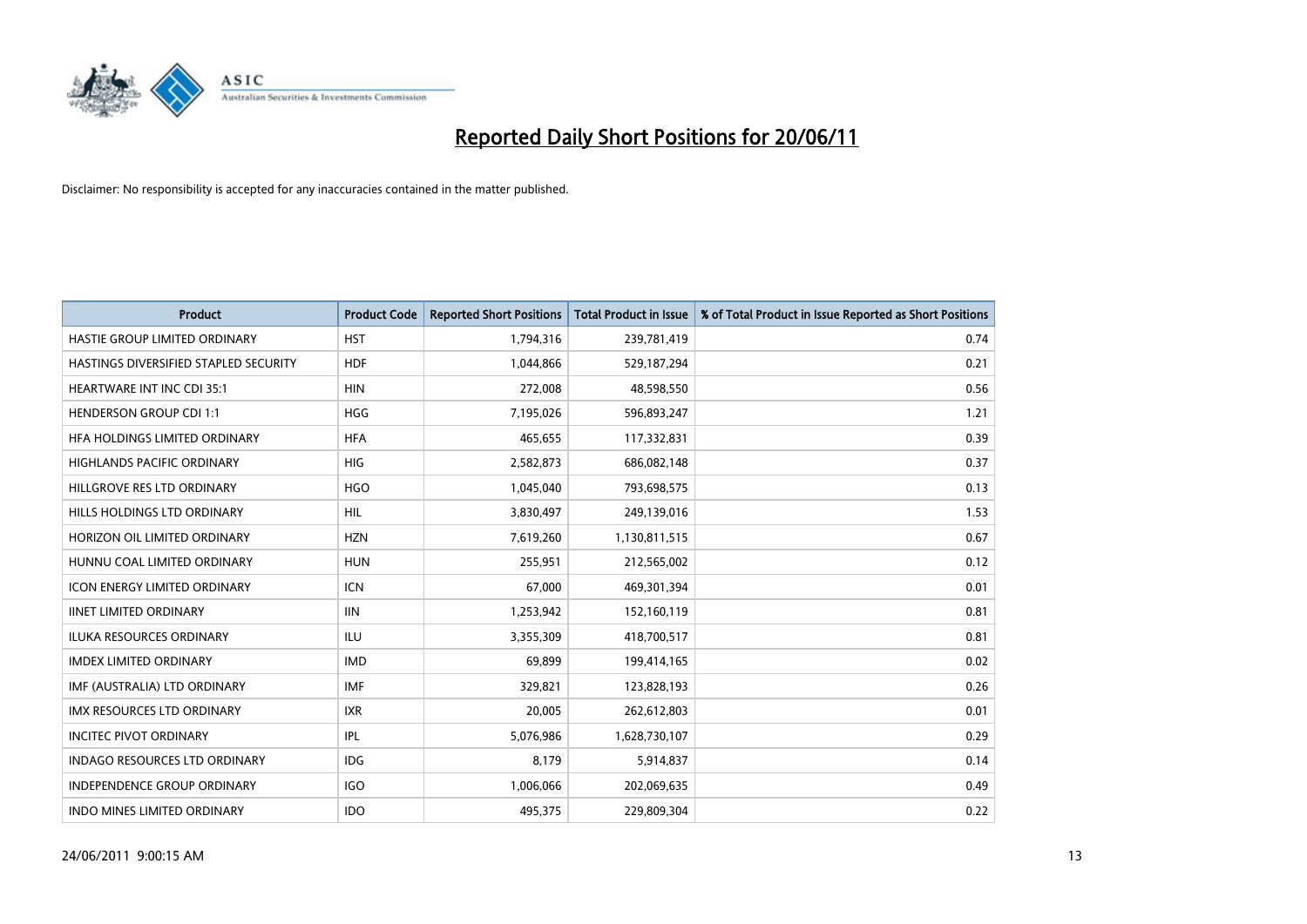

| <b>Product</b>                                | <b>Product Code</b> | <b>Reported Short Positions</b> | <b>Total Product in Issue</b> | % of Total Product in Issue Reported as Short Positions |
|-----------------------------------------------|---------------------|---------------------------------|-------------------------------|---------------------------------------------------------|
| <b>INDOPHIL RESOURCES ORDINARY</b>            | <b>IRN</b>          | 3,854,323                       | 895,875,340                   | 0.43                                                    |
| INDUSTREA LIMITED ORDINARY                    | IDL                 | 1,706,117                       | 364,524,797                   | 0.46                                                    |
| <b>INFIGEN ENERGY STAPLED SECURITIES</b>      | <b>IFN</b>          | 4,314,004                       | 762,265,972                   | 0.56                                                    |
| ING RE COM GROUP STAPLED SECURITIES           | <b>ILF</b>          | 9,075                           | 441,029,194                   | 0.00                                                    |
| <b>INSURANCE AUSTRALIA ORDINARY</b>           | IAG                 | 6,389,678                       | 2,079,034,021                 | 0.30                                                    |
| INT GOLDFIELDS LTD ORDINARY                   | IGS                 | 12,197,682                      | 571,520,386                   | 2.13                                                    |
| INTEGRA MINING LTD, ORDINARY                  | <b>IGR</b>          | 6,249,224                       | 841,525,727                   | 0.75                                                    |
| <b>INTREPID MINES ORDINARY</b>                | <b>IAU</b>          | 2,764,077                       | 520,626,235                   | 0.54                                                    |
| <b>INVESTA OFFICE FUND STAPLED SECURITIES</b> | <b>IOF</b>          | 11,506,786                      | 2,729,071,212                 | 0.40                                                    |
| <b>INVOCARE LIMITED ORDINARY</b>              | <b>IVC</b>          | 1,275,359                       | 107,912,897                   | 1.18                                                    |
| <b>ION LIMITED ORDINARY</b>                   | <b>ION</b>          | 164,453                         | 256,365,105                   | 0.06                                                    |
| <b>IOOF HOLDINGS LTD ORDINARY</b>             | IFL.                | 857,601                         | 229,794,395                   | 0.36                                                    |
| <b>IPGA LIMITED ORDINARY</b>                  | <b>IPP</b>          | 350,000                         | 148,180,276                   | 0.24                                                    |
| <b>IRESS MARKET TECH. ORDINARY</b>            | <b>IRE</b>          | 2,547,932                       | 126,018,142                   | 2.01                                                    |
| <b>IRON ORE HOLDINGS ORDINARY</b>             | <b>IOH</b>          | 48,404                          | 166,087,005                   | 0.03                                                    |
| ISHARES MSCI AUS 200 ISHARES MSCI AUS 200     | IOZ                 | 10,280                          | 1,950,015                     | 0.53                                                    |
| ISHARES S&P 500 CDI 1:1                       | <b>IVV</b>          | 15,921                          | 116,350,000                   | 0.01                                                    |
| ISHARES S&P HIGH DIV ISHARES S&P HIGH DIV     | <b>IHD</b>          | 5,208                           | 2,200,055                     | 0.24                                                    |
| ISHARES SMALL ORDS ISHARES SMALL ORDS         | <b>ISO</b>          | 179,142                         | 3,900,000                     | 4.59                                                    |
| <b>ISOFT GROUP LIMITED ORDINARY</b>           | <b>ISF</b>          | 6,352,344                       | 1,070,915,673                 | 0.59                                                    |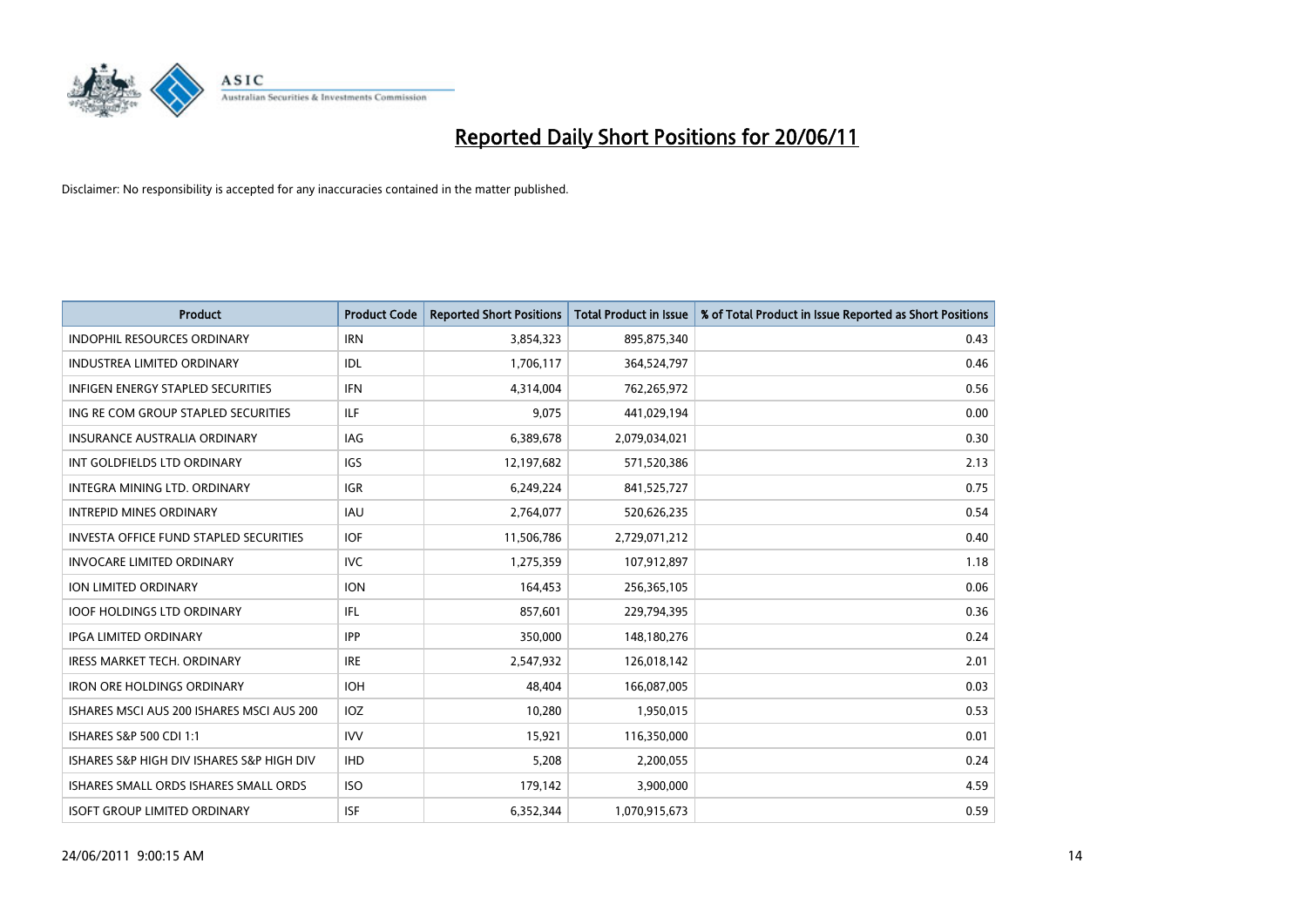

| <b>Product</b>                                  | <b>Product Code</b> | <b>Reported Short Positions</b> | <b>Total Product in Issue</b> | % of Total Product in Issue Reported as Short Positions |
|-------------------------------------------------|---------------------|---------------------------------|-------------------------------|---------------------------------------------------------|
| <b>IVANHOE AUSTRALIA ORDINARY</b>               | <b>IVA</b>          | 366,502                         | 418,709,553                   | 0.07                                                    |
| <b>JAMES HARDIE INDUST CHESS DEPOSITARY INT</b> | <b>IHX</b>          | 17,217,461                      | 437,311,611                   | 3.93                                                    |
| <b>JAMESON RESOURCES ORDINARY</b>               | JAL                 | 1,600,000                       | 95,828,865                    | 1.67                                                    |
| <b>JB HI-FI LIMITED ORDINARY</b>                | <b>IBH</b>          | 14,005,698                      | 98,530,763                    | 14.21                                                   |
| <b>IUPITER MINES ORDINARY</b>                   | <b>IMS</b>          | 441,365                         | 1,560,335,037                 | 0.03                                                    |
| KAGARA LTD ORDINARY                             | KZL                 | 11,634,629                      | 708,583,836                   | 1.63                                                    |
| KANGAROO RES LTD ORDINARY                       | <b>KRL</b>          | 600,000                         | 3,434,430,012                 | 0.02                                                    |
| KAROON GAS AUSTRALIA ORDINARY                   | <b>KAR</b>          | 1,195,203                       | 221,420,769                   | 0.53                                                    |
| KASBAH RESOURCES ORDINARY                       | <b>KAS</b>          | 108,602                         | 364,262,596                   | 0.03                                                    |
| KATHMANDU HOLD LTD ORDINARY                     | <b>KMD</b>          | 878,705                         | 200,000,000                   | 0.42                                                    |
| <b>KEYBRIDGE CAPITAL ORDINARY</b>               | <b>KBC</b>          | 5,999                           | 172,070,564                   | 0.00                                                    |
| KIMBERLEY METALS LTD ORDINARY                   | <b>KBL</b>          | 1,820                           | 161,976,319                   | 0.00                                                    |
| KINGSGATE CONSOLID. ORDINARY                    | <b>KCN</b>          | 3,358,712                       | 135,274,830                   | 2.45                                                    |
| KINGSROSE MINING LTD ORDINARY                   | <b>KRM</b>          | 1,102,897                       | 264,223,455                   | 0.41                                                    |
| LEIGHTON HOLDINGS ORDINARY                      | LEI                 | 5,273,741                       | 336,515,596                   | 1.56                                                    |
| LEND LEASE GROUP UNIT/ORD STAPLED               | LLC                 | 3,317,311                       | 570,915,669                   | 0.56                                                    |
| LINC ENERGY LTD ORDINARY                        | <b>LNC</b>          | 5,993,721                       | 503,418,900                   | 1.18                                                    |
| LIQUEFIED NATURAL ORDINARY                      | LNG                 | 335,739                         | 214,449,015                   | 0.16                                                    |
| LYNAS CORPORATION ORDINARY                      | <b>LYC</b>          | 47,807,714                      | 1,713,546,913                 | 2.79                                                    |
| M2 TELECOMMUNICATION ORDINARY                   | <b>MTU</b>          | 86.003                          | 123,616,285                   | 0.07                                                    |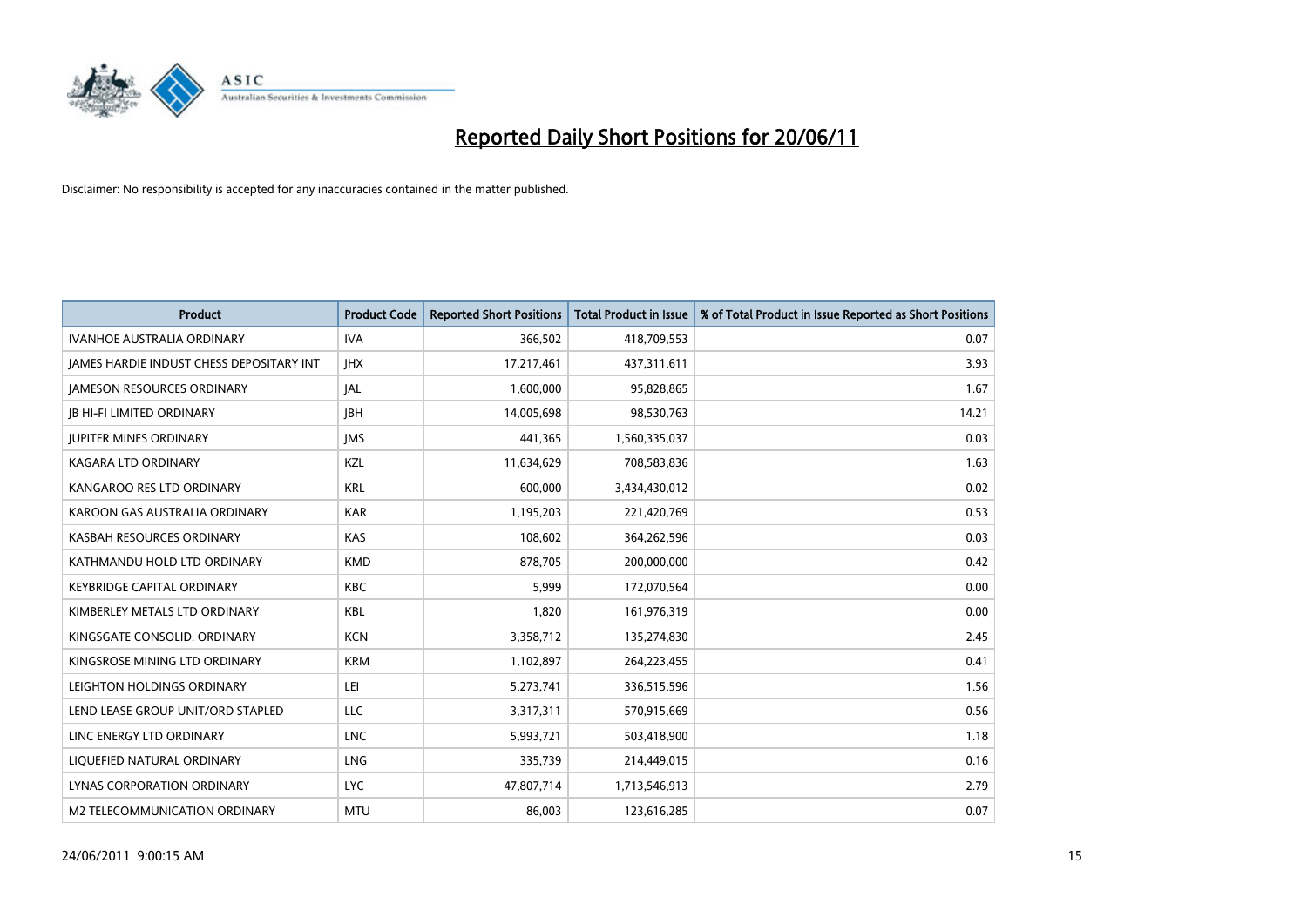

| <b>Product</b>                        | <b>Product Code</b> | <b>Reported Short Positions</b> | <b>Total Product in Issue</b> | % of Total Product in Issue Reported as Short Positions |
|---------------------------------------|---------------------|---------------------------------|-------------------------------|---------------------------------------------------------|
| <b>MACA LIMITED ORDINARY</b>          | <b>MLD</b>          | 39,403                          | 150,000,000                   | 0.03                                                    |
| MACARTHUR COAL ORDINARY               | <b>MCC</b>          | 5,119,201                       | 302,092,343                   | 1.70                                                    |
| <b>MACMAHON HOLDINGS ORDINARY</b>     | <b>MAH</b>          | 9,042,696                       | 733,711,705                   | 1.22                                                    |
| MACQ ATLAS ROADS GRP ORDINARY STAPLED | <b>MOA</b>          | 6,686,207                       | 452,345,907                   | 1.48                                                    |
| MACQUARIE GROUP LTD ORDINARY          | MQG                 | 5,609,997                       | 346,857,552                   | 1.59                                                    |
| MAGMA METALS LTD. ORDINARY            | <b>MMW</b>          | 9,000                           | 267,040,923                   | 0.00                                                    |
| MAP GROUP STAPLED US PROHIBIT.        | <b>MAP</b>          | 11,690,063                      | 1,861,210,782                 | 0.63                                                    |
| MARENGO MINING ORDINARY               | <b>MGO</b>          | 216,504                         | 995,068,613                   | 0.02                                                    |
| <b>MATRIX C &amp; E LTD ORDINARY</b>  | <b>MCE</b>          | 28,311                          | 77,081,507                    | 0.03                                                    |
| MAYNE PHARMA LTD ORDINARY             | <b>MYX</b>          | 467                             | 151,778,700                   | 0.00                                                    |
| MCMILLAN SHAKESPEARE ORDINARY         | <b>MMS</b>          | 55,579                          | 68,081,810                    | 0.07                                                    |
| <b>MCPHERSON'S LTD ORDINARY</b>       | <b>MCP</b>          | 218,314                         | 72,401,758                    | 0.30                                                    |
| MEDUSA MINING LTD ORDINARY            | <b>MML</b>          | 1,471,545                       | 188,233,911                   | 0.77                                                    |
| MELBOURNE IT LIMITED ORDINARY         | <b>MLB</b>          | 165,770                         | 80,662,621                    | 0.21                                                    |
| MEO AUSTRALIA LTD ORDINARY            | <b>MEO</b>          | 5,744,292                       | 539,913,260                   | 1.05                                                    |
| <b>MERMAID MARINE ORDINARY</b>        | <b>MRM</b>          | 2,385,371                       | 215,376,756                   | 1.11                                                    |
| MESOBLAST LIMITED ORDINARY            | <b>MSB</b>          | 1,848,716                       | 279,733,562                   | 0.66                                                    |
| METALS X LIMITED ORDINARY             | <b>MLX</b>          | 713,914                         | 1,365,661,782                 | 0.06                                                    |
| METCASH LIMITED ORDINARY              | <b>MTS</b>          | 20,824,300                      | 768,853,924                   | 2.69                                                    |
| METGASCO LIMITED ORDINARY             | <b>MEL</b>          | 331,600                         | 252,710,972                   | 0.13                                                    |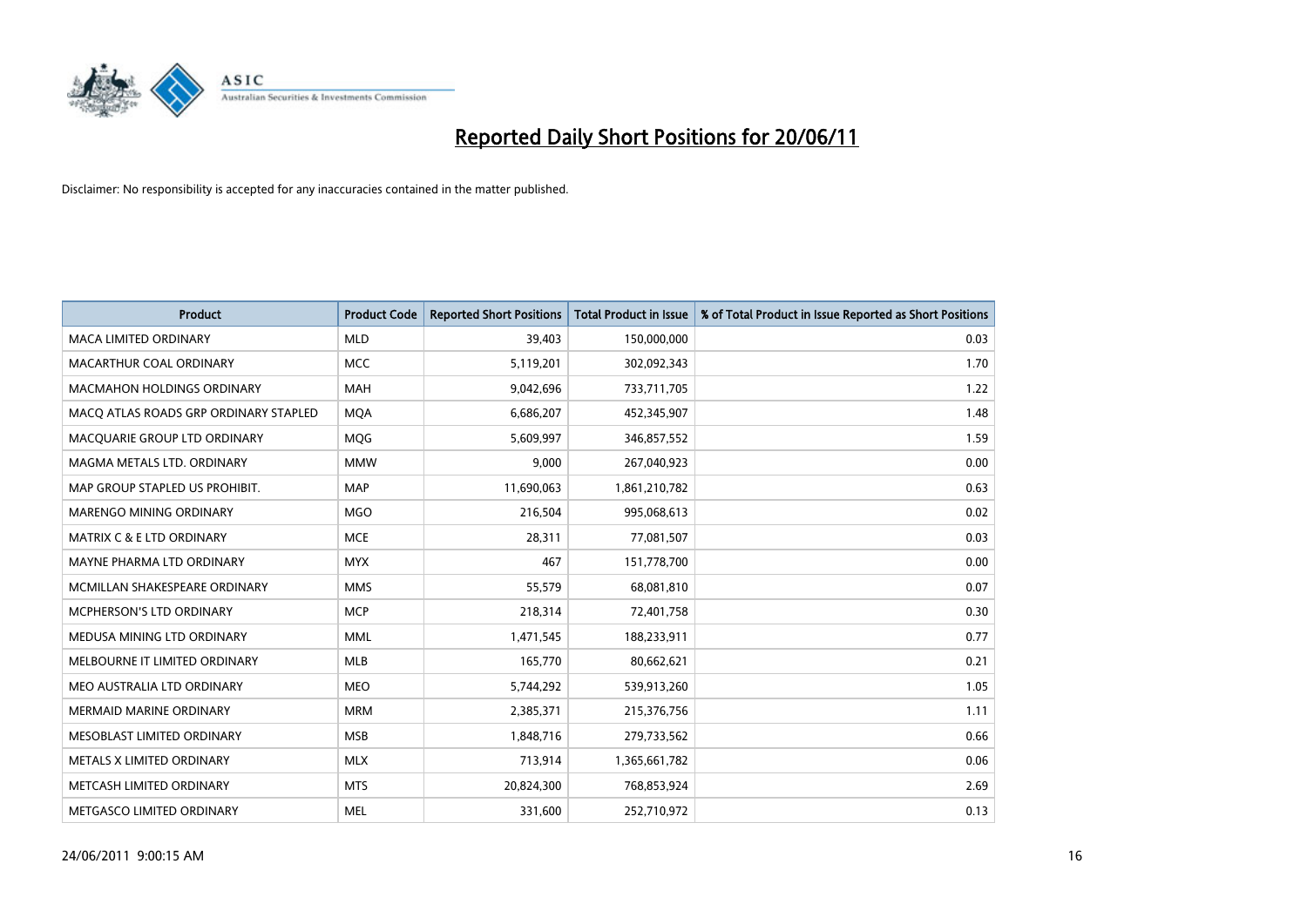

| <b>Product</b>                    | <b>Product Code</b> | <b>Reported Short Positions</b> | <b>Total Product in Issue</b> | % of Total Product in Issue Reported as Short Positions |
|-----------------------------------|---------------------|---------------------------------|-------------------------------|---------------------------------------------------------|
| METMINCO LIMITED ORDINARY         | <b>MNC</b>          | 1,401,354                       | 1,462,616,146                 | 0.08                                                    |
| MHM METALS LIMITED ORDINARY       | <b>MHM</b>          | 69,263                          | 101,540,410                   | 0.07                                                    |
| MICLYN EXP OFFSHR ORDINARY        | <b>MIO</b>          | 717,912                         | 274,618,684                   | 0.26                                                    |
| MINARA RESOURCES ORDINARY         | <b>MRE</b>          | 8,716,750                       | 1,169,424,487                 | 0.73                                                    |
| MINCOR RESOURCES NL ORDINARY      | <b>MCR</b>          | 1,635,674                       | 200,608,804                   | 0.80                                                    |
| MINEMAKERS LIMITED ORDINARY       | <b>MAK</b>          | 44,227                          | 227,003,950                   | 0.02                                                    |
| MINERAL DEPOSITS ORDINARY         | <b>MDL</b>          | 484,554                         | 60,768,582                    | 0.79                                                    |
| MINERAL RESOURCES, ORDINARY       | <b>MIN</b>          | 1,068,988                       | 169,168,017                   | 0.63                                                    |
| MIRABELA NICKEL LTD ORDINARY      | <b>MBN</b>          | 11,235,920                      | 491,561,237                   | 2.27                                                    |
| MIRVAC GROUP STAPLED SECURITIES   | <b>MGR</b>          | 31,537,168                      | 3,416,924,188                 | 0.88                                                    |
| MISSION NEWENERGY ORDINARY        | <b>MBT</b>          | 2,500                           | 8,512,179                     | 0.03                                                    |
| MOLOPO ENERGY LTD ORDINARY        | <b>MPO</b>          | 1,764,980                       | 250,852,322                   | 0.68                                                    |
| MOLY MINES LIMITED ORDINARY       | <b>MOL</b>          | 48,000                          | 384,893,989                   | 0.01                                                    |
| MONADELPHOUS GROUP ORDINARY       | <b>MND</b>          | 779,862                         | 87,576,827                    | 0.89                                                    |
| MORTGAGE CHOICE LTD ORDINARY      | <b>MOC</b>          | 27,349                          | 119,948,255                   | 0.03                                                    |
| <b>MOUNT GIBSON IRON ORDINARY</b> | <b>MGX</b>          | 6,992,677                       | 1,082,570,693                 | 0.64                                                    |
| MSF SUGAR LIMITED ORDINARY        | <b>MSF</b>          | 19,208                          | 69,165,378                    | 0.03                                                    |
| MULTIPLEX SITES SITES             | <b>MXUPA</b>        | 177                             | 4,500,000                     | 0.00                                                    |
| MURCHISON METALS LTD ORDINARY     | <b>MMX</b>          | 16,052,790                      | 435,884,268                   | 3.67                                                    |
| <b>MYER HOLDINGS LTD ORDINARY</b> | <b>MYR</b>          | 18,083,645                      | 582,947,884                   | 3.09                                                    |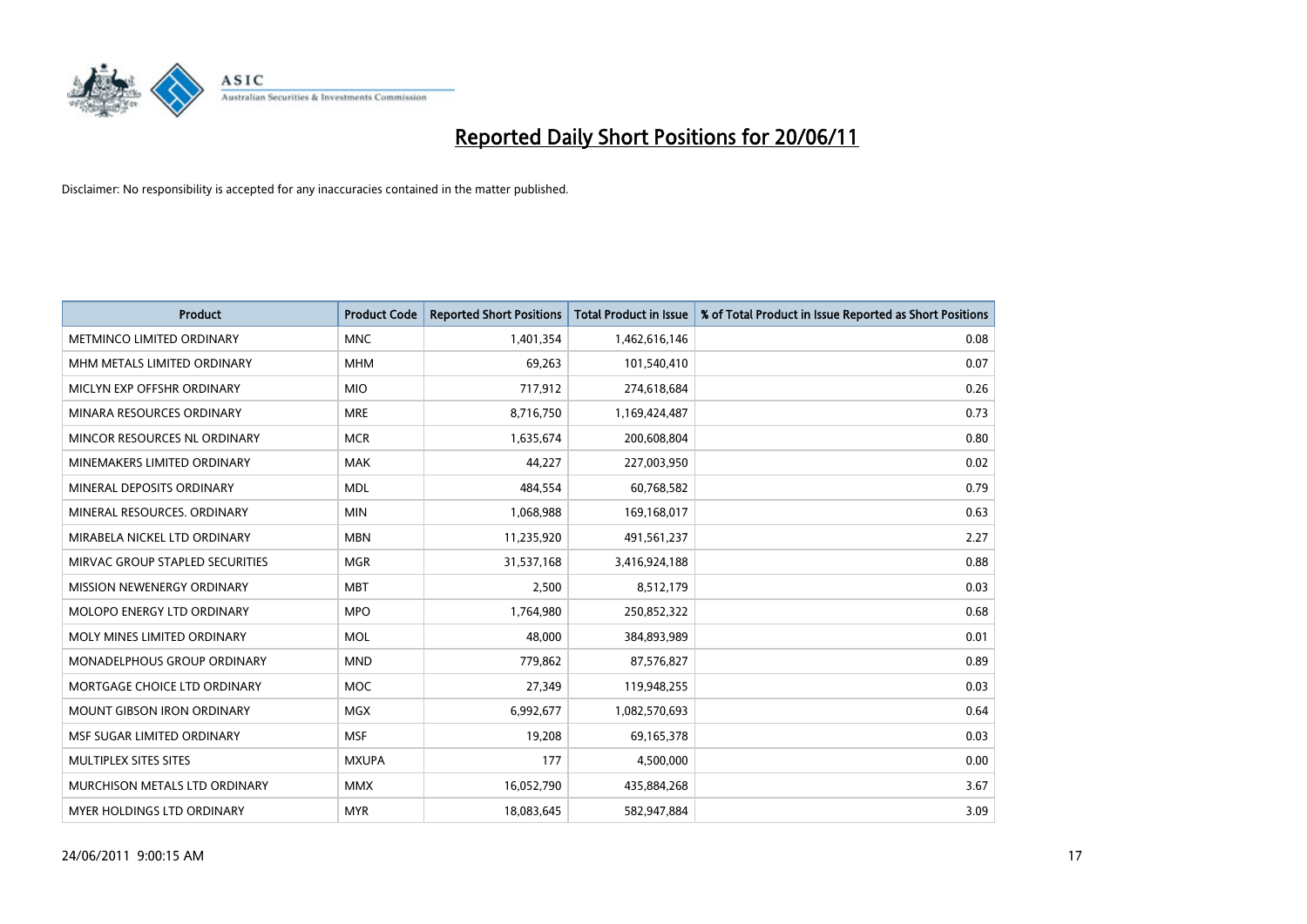

| <b>Product</b>                  | <b>Product Code</b> | <b>Reported Short Positions</b> | <b>Total Product in Issue</b> | % of Total Product in Issue Reported as Short Positions |
|---------------------------------|---------------------|---------------------------------|-------------------------------|---------------------------------------------------------|
| <b>MYSTATE LIMITED ORDINARY</b> | <b>MYS</b>          | 1,400                           | 67,439,158                    | 0.00                                                    |
| NANOSONICS LIMITED ORDINARY     | <b>NAN</b>          | 3,140                           | 230,490,585                   | 0.00                                                    |
| NATIONAL AUST. BANK ORDINARY    | <b>NAB</b>          | 20,320,570                      | 2,169,819,076                 | 0.93                                                    |
| NATURAL FUEL LIMITED ORDINARY   | <b>NFL</b>          | $\mathbf{1}$                    | 721,912                       | 0.00                                                    |
| NAVITAS LIMITED ORDINARY        | <b>NVT</b>          | 3,762,237                       | 375,230,115                   | 1.01                                                    |
| NEON ENERGY LIMITED ORDINARY    | <b>NEN</b>          | 10,000                          | 430,791,189                   | 0.00                                                    |
| NEPTUNE MARINE ORDINARY         | <b>NMS</b>          | 952,751                         | 1,747,612,299                 | 0.05                                                    |
| NEW HOPE CORPORATION ORDINARY   | <b>NHC</b>          | 652,054                         | 830,230,549                   | 0.08                                                    |
| NEWCREST MINING ORDINARY        | <b>NCM</b>          | 2,852,954                       | 765,407,334                   | 0.36                                                    |
| NEWS CORP A NON-VOTING CDI      | <b>NWSLV</b>        | 993,164                         | 1,829,817,184                 | 0.05                                                    |
| NEWS CORP B VOTING CDI          | <b>NWS</b>          | 2,668,500                       | 798,520,953                   | 0.31                                                    |
| NEXBIS LIMITED ORDINARY         | <b>NBS</b>          | 63,733                          | 798,356,704                   | 0.01                                                    |
| NEXUS ENERGY LIMITED ORDINARY   | <b>NXS</b>          | 16,090,804                      | 1,326,337,066                 | 1.20                                                    |
| NIB HOLDINGS LIMITED ORDINARY   | <b>NHF</b>          | 4,911                           | 466,765,752                   | 0.00                                                    |
| NICK SCALI LIMITED ORDINARY     | <b>NCK</b>          | 35,846                          | 81,000,000                    | 0.04                                                    |
| NIDO PETROLEUM ORDINARY         | <b>NDO</b>          | 2,698,469                       | 1,389,163,151                 | 0.19                                                    |
| NKWE PLATINUM 10C US COMMON     | <b>NKP</b>          | 158,349                         | 559,651,184                   | 0.03                                                    |
| NOBLE MINERAL RES ORDINARY      | <b>NMG</b>          | 2,746,970                       | 391,065,915                   | 0.70                                                    |
| NORTHERN CREST ORDINARY         | <b>NOC</b>          | 24,345                          | 133,484,723                   | 0.02                                                    |
| NORTHERN IRON LTD ORDINARY      | <b>NFE</b>          | 1,140,196                       | 336,084,863                   | 0.33                                                    |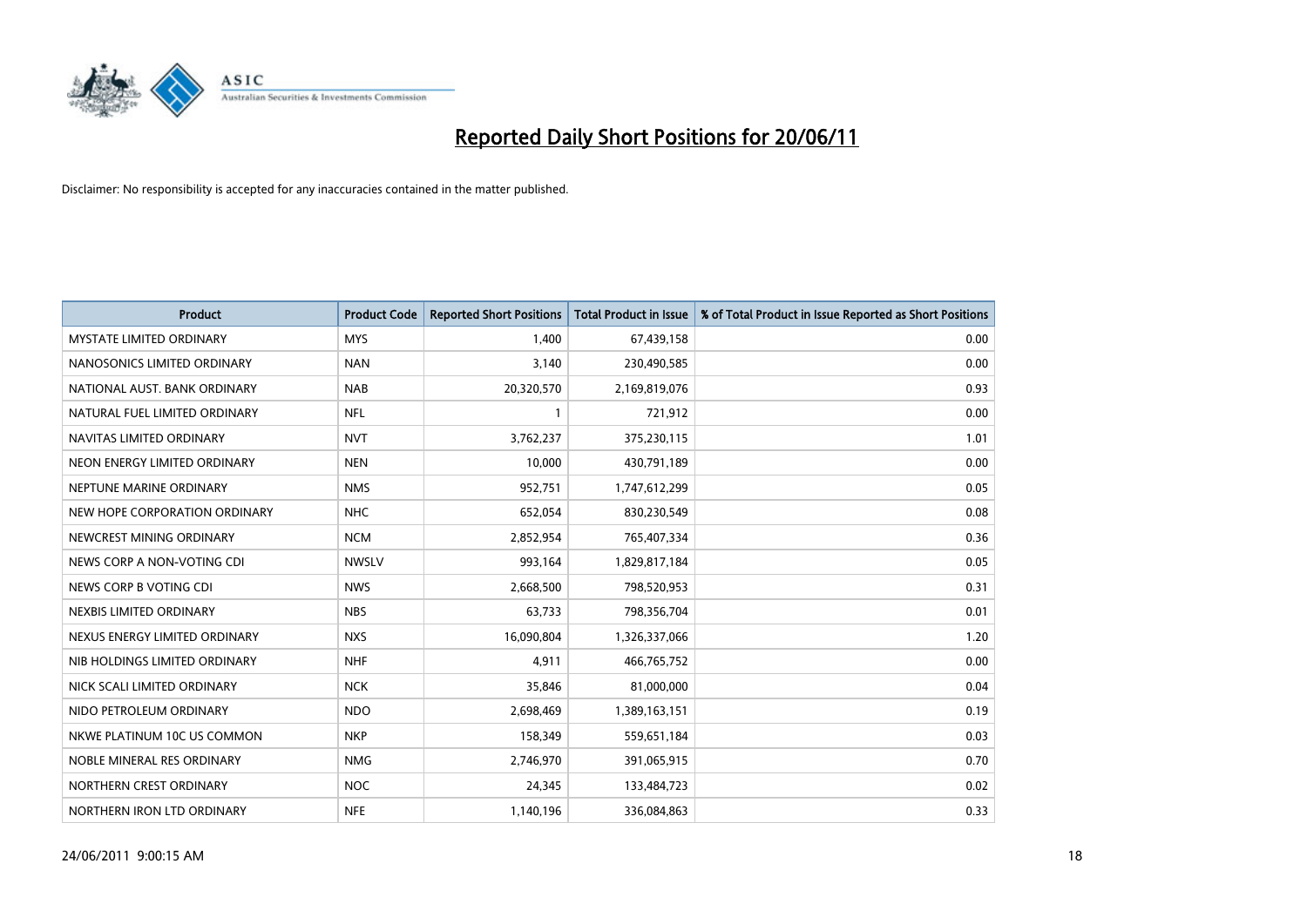

| <b>Product</b>                        | <b>Product Code</b> | <b>Reported Short Positions</b> | <b>Total Product in Issue</b> | % of Total Product in Issue Reported as Short Positions |
|---------------------------------------|---------------------|---------------------------------|-------------------------------|---------------------------------------------------------|
| NRW HOLDINGS LIMITED ORDINARY         | <b>NWH</b>          | 2,686,127                       | 278,888,011                   | 0.94                                                    |
| NUCOAL RESOURCES NL ORDINARY          | <b>NCR</b>          | 268,171                         | 437,193,340                   | 0.06                                                    |
| NUFARM LIMITED ORDINARY               | <b>NUF</b>          | 3,733,363                       | 261,833,005                   | 1.40                                                    |
| OAKTON LIMITED ORDINARY               | OKN                 | 671,532                         | 93,800,235                    | 0.71                                                    |
| OCEANAGOLD CORP. CHESS DEPOSITARY INT | <b>OGC</b>          | 1,108,085                       | 262,550,386                   | 0.41                                                    |
| OCEANIA CAPITAL LTD ORDINARY          | <b>OCP</b>          | 2,500                           | 91,921,295                    | 0.00                                                    |
| OIL SEARCH LTD ORDINARY               | OSH                 | 10,850,770                      | 1,320,648,378                 | 0.80                                                    |
| OM HOLDINGS LIMITED ORDINARY          | <b>OMH</b>          | 8,989,375                       | 504,105,150                   | 1.77                                                    |
| <b>ONESTEEL LIMITED ORDINARY</b>      | OST                 | 28,406,720                      | 1,338,106,652                 | 2.10                                                    |
| ORICA LIMITED ORDINARY                | ORI                 | 2,551,678                       | 363,223,767                   | 0.70                                                    |
| ORIGIN ENERGY ORDINARY                | <b>ORG</b>          | 2,754,829                       | 1,064,507,259                 | 0.23                                                    |
| OROCOBRE LIMITED ORDINARY             | <b>ORE</b>          | 85,685                          | 102,813,894                   | 0.08                                                    |
| OROTONGROUP LIMITED ORDINARY          | <b>ORL</b>          | 10,301                          | 40,880,902                    | 0.02                                                    |
| OTTO ENERGY LIMITED ORDINARY          | <b>OEL</b>          | 109,204                         | 1,134,540,071                 | 0.01                                                    |
| OZ MINERALS ORDINARY                  | OZL                 | 5,239,291                       | 323,877,514                   | 1.63                                                    |
| PACIFIC BRANDS ORDINARY               | <b>PBG</b>          | 10,916,523                      | 931,386,248                   | 1.18                                                    |
| PALADIN ENERGY LTD ORDINARY           | <b>PDN</b>          | 13,888,458                      | 777,698,217                   | 1.78                                                    |
| PANAUST LIMITED ORDINARY              | <b>PNA</b>          | 9,588,849                       | 593,651,483                   | 1.61                                                    |
| PANORAMIC RESOURCES ORDINARY          | PAN                 | 1,509,923                       | 207,050,710                   | 0.73                                                    |
| PAPERLINX LIMITED ORDINARY            | <b>PPX</b>          | 12,940,563                      | 603,580,761                   | 2.16                                                    |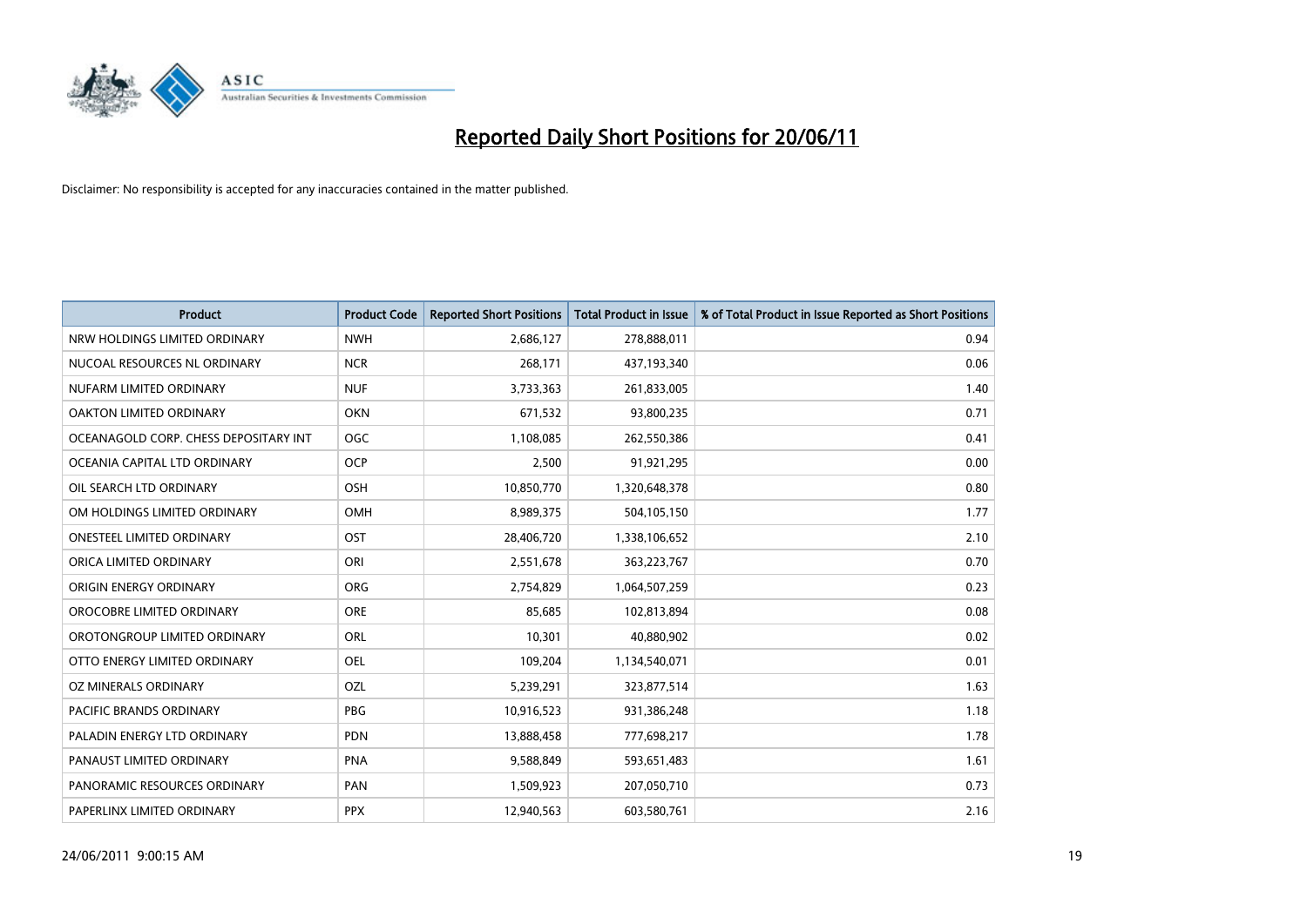

| <b>Product</b>                | <b>Product Code</b> | <b>Reported Short Positions</b> | <b>Total Product in Issue</b> | % of Total Product in Issue Reported as Short Positions |
|-------------------------------|---------------------|---------------------------------|-------------------------------|---------------------------------------------------------|
| PAPILLON RES LTD ORDINARY     | PIR                 | 163,623                         | 202,426,127                   | 0.08                                                    |
| PATTIES FOODS LTD ORDINARY    | PFL                 |                                 | 138,989,223                   | 0.00                                                    |
| PEET LIMITED ORDINARY         | <b>PPC</b>          | 116,756                         | 303,854,244                   | 0.04                                                    |
| PENINSULA ENERGY LTD ORDINARY | <b>PEN</b>          | 5,000                           | 2,093,420,252                 | 0.00                                                    |
| PERILYA LIMITED ORDINARY      | PEM                 | 601,980                         | 526,075,563                   | 0.12                                                    |
| PERPETUAL LIMITED ORDINARY    | PPT                 | 2,387,604                       | 44,669,352                    | 5.34                                                    |
| PERSEUS MINING LTD ORDINARY   | PRU                 | 5,339,706                       | 425,017,088                   | 1.25                                                    |
| PETSEC ENERGY ORDINARY        | <b>PSA</b>          | 223,332                         | 231,283,622                   | 0.10                                                    |
| PHARMAXIS LTD ORDINARY        | <b>PXS</b>          | 2,136,331                       | 228,290,309                   | 0.92                                                    |
| PHOTON GROUP LTD ORDINARY     | <b>PGA</b>          | 250,510                         | 1,540,886,866                 | 0.02                                                    |
| PLATINUM ASSET ORDINARY       | <b>PTM</b>          | 9,165,106                       | 561,347,878                   | 1.63                                                    |
| PLATINUM AUSTRALIA ORDINARY   | <b>PLA</b>          | 5,102,054                       | 392,430,039                   | 1.30                                                    |
| PLATINUM CAPITAL LTD ORDINARY | <b>PMC</b>          |                                 | 164,959,410                   | 0.00                                                    |
| PLUTON RESOURCES ORDINARY     | <b>PLV</b>          | 211,635                         | 187,026,448                   | 0.11                                                    |
| PMP LIMITED ORDINARY          | PMP                 | 57,281                          | 330,794,300                   | 0.01                                                    |
| PORT BOUVARD LIMITED ORDINARY | PBD                 | 6,754                           | 593,868,295                   | 0.00                                                    |
| PRANA BIOTECHNOLOGY ORDINARY  | <b>PBT</b>          | 879,750                         | 269,292,203                   | 0.33                                                    |
| PREMIER INVESTMENTS ORDINARY  | <b>PMV</b>          | 658,890                         | 155,062,831                   | 0.41                                                    |
| PRIMARY HEALTH CARE ORDINARY  | <b>PRY</b>          | 5,126,978                       | 497,409,803                   | 1.02                                                    |
| PRIME MEDIA GRP LTD ORDINARY  | PRT                 | 17,125                          | 366,330,303                   | 0.00                                                    |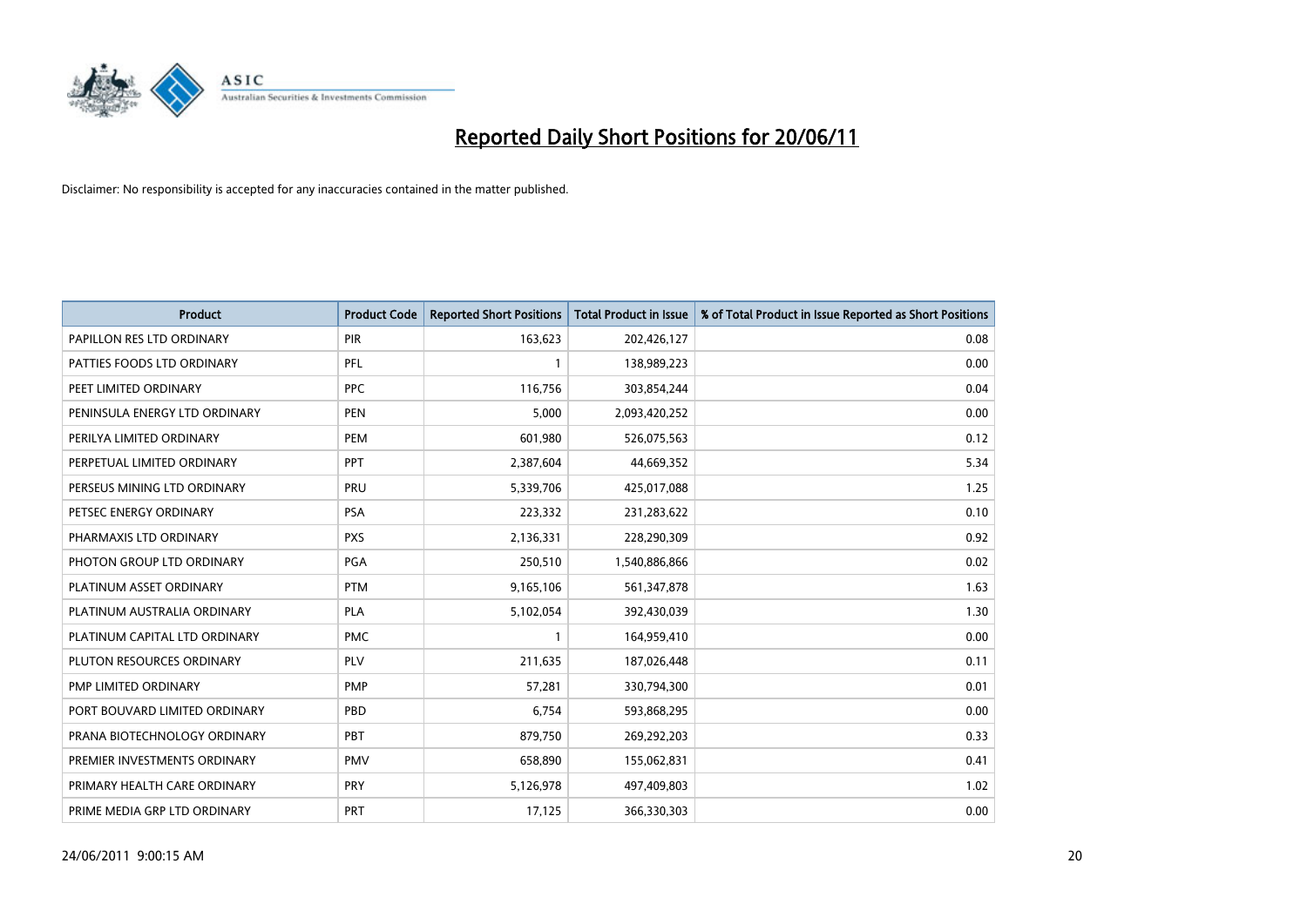

| <b>Product</b>                       | <b>Product Code</b> | <b>Reported Short Positions</b> | <b>Total Product in Issue</b> | % of Total Product in Issue Reported as Short Positions |
|--------------------------------------|---------------------|---------------------------------|-------------------------------|---------------------------------------------------------|
| PROGEN PHARMACEUTIC ORDINARY         | <b>PGL</b>          | 151,596                         | 24,709,097                    | 0.61                                                    |
| PROGRAMMED ORDINARY                  | <b>PRG</b>          | 416,911                         | 118,169,908                   | 0.34                                                    |
| <b>PSIVIDA CORP CDI 1:1</b>          | <b>PVA</b>          | 6,878                           | 8,891,730                     | 0.08                                                    |
| <b>QANTAS AIRWAYS ORDINARY</b>       | QAN                 | 30,371,425                      | 2,265,123,620                 | 1.34                                                    |
| <b>QBE INSURANCE GROUP ORDINARY</b>  | <b>OBE</b>          | 20,880,878                      | 1,092,654,587                 | 1.88                                                    |
| OR NATIONAL LIMITED ORDINARY         | <b>ORN</b>          | 16,293,271                      | 2,440,000,000                 | 0.67                                                    |
| ORXPHARMA LTD ORDINARY               | <b>ORX</b>          | 17,180                          | 125,824,127                   | 0.01                                                    |
| <b>QUBE LOGISTICS ORDINARY UNITS</b> | <b>OUB</b>          | 19,697,718                      | 610,839,329                   | 3.22                                                    |
| RAMELIUS RESOURCES ORDINARY          | <b>RMS</b>          | 6,754,655                       | 291,767,215                   | 2.31                                                    |
| RAMSAY HEALTH CARE ORDINARY          | <b>RHC</b>          | 1,794,606                       | 202,081,252                   | 0.88                                                    |
| RCR TOMLINSON ORDINARY               | <b>RCR</b>          | 68,067                          | 131,985,172                   | 0.05                                                    |
| <b>REA GROUP ORDINARY</b>            | <b>REA</b>          | 34,974                          | 130,401,680                   | 0.01                                                    |
| RECKON LIMITED ORDINARY              | <b>RKN</b>          | 6,916                           | 133,384,060                   | 0.01                                                    |
| <b>RED FORK ENERGY ORDINARY</b>      | <b>RFE</b>          | 18,727                          | 269,769,853                   | 0.00                                                    |
| REDBANK ENERGY LTD ORDINARY          | <b>AEI</b>          | 13                              | 786,287                       | 0.00                                                    |
| <b>REDFLEX HOLDINGS ORDINARY</b>     | <b>RDF</b>          | 16,065                          | 110,345,599                   | 0.01                                                    |
| REED RESOURCES LTD ORDINARY          | <b>RDR</b>          | 530,541                         | 262,237,201                   | 0.20                                                    |
| REGIS RESOURCES ORDINARY             | <b>RRL</b>          | 3,224,311                       | 431,333,086                   | 0.74                                                    |
| RESMED INC CDI 10:1                  | <b>RMD</b>          | 15,998,391                      | 1,545,678,330                 | 1.02                                                    |
| RESOLUTE MINING ORDINARY             | <b>RSG</b>          | 7,969,725                       | 467,618,520                   | 1.70                                                    |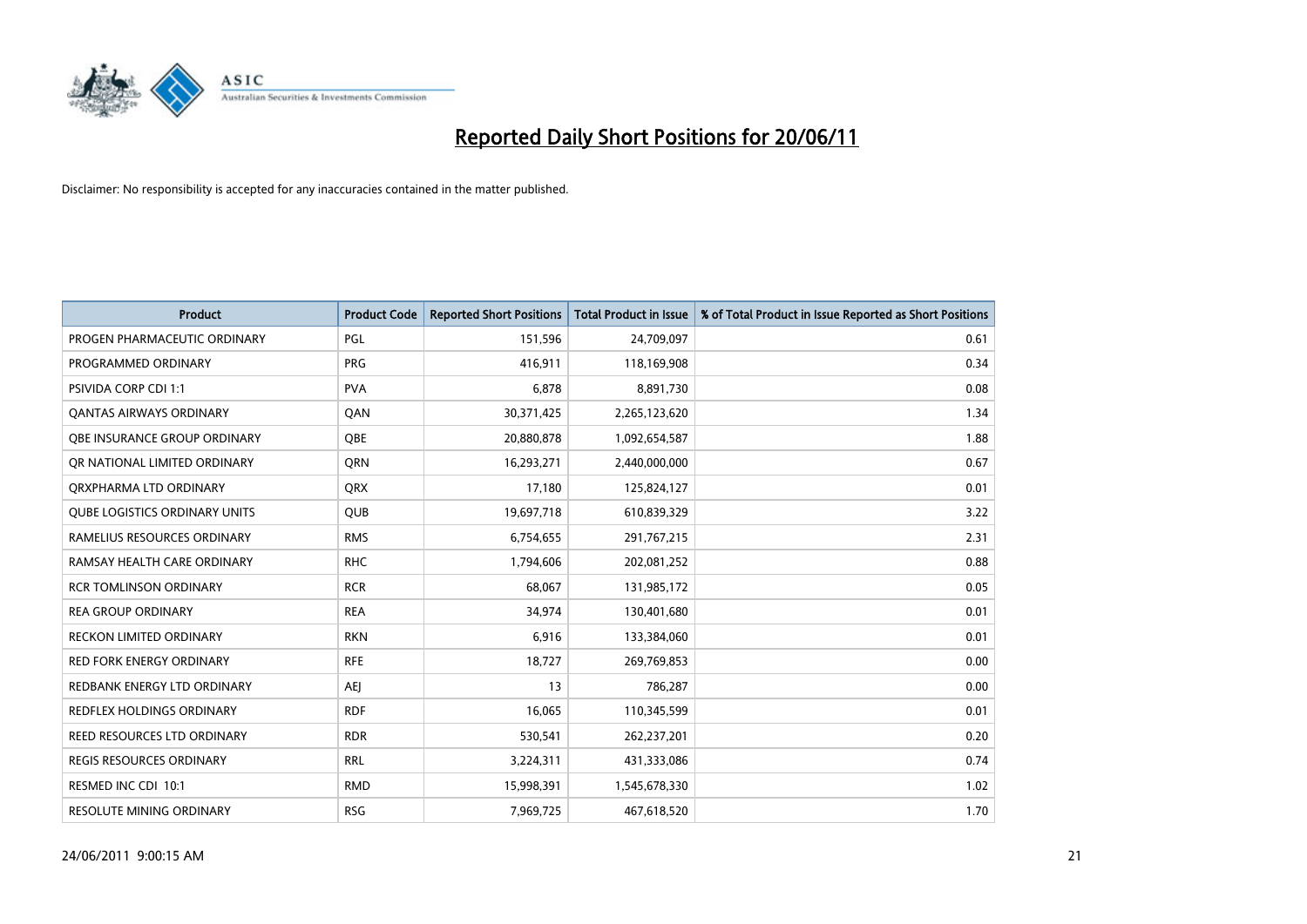

| <b>Product</b>                      | <b>Product Code</b> | <b>Reported Short Positions</b> | Total Product in Issue | % of Total Product in Issue Reported as Short Positions |
|-------------------------------------|---------------------|---------------------------------|------------------------|---------------------------------------------------------|
| RESOURCE AND INVEST. ORDINARY       | <b>RNI</b>          | 9,906                           | 124,579,308            | 0.01                                                    |
| <b>RESOURCE GENERATION ORDINARY</b> | <b>RES</b>          | 314,311                         | 262,895,652            | 0.12                                                    |
| RETAIL FOOD GROUP ORDINARY          | <b>RFG</b>          | 260                             | 107,788,918            | 0.00                                                    |
| REVERSE CORP LIMITED ORDINARY       | <b>REF</b>          | 25,141                          | 92,382,175             | 0.03                                                    |
| REX MINERALS LIMITED ORDINARY       | <b>RXM</b>          | 469,268                         | 152,438,879            | 0.29                                                    |
| <b>RHG LIMITED ORDINARY</b>         | <b>RHG</b>          | 414,030                         | 318,745,978            | 0.12                                                    |
| RIALTO ENERGY ORDINARY              | <b>RIA</b>          | 447,117                         | 360,006,264            | 0.12                                                    |
| <b>RIDLEY CORPORATION ORDINARY</b>  | <b>RIC</b>          | 818,924                         | 307,817,071            | 0.26                                                    |
| RIO TINTO LIMITED ORDINARY          | <b>RIO</b>          | 17,299,691                      | 435,758,720            | 3.94                                                    |
| RIVERCITY MOTORWAY STAPLED          | <b>RCY</b>          | 132,000                         | 957,010,115            | 0.01                                                    |
| RIVERSDALE MINING ORDINARY          | <b>RIV</b>          | 10,200                          | 244,431,186            | 0.00                                                    |
| ROBUST RESOURCES ORDINARY           | <b>ROL</b>          | 1,139,253                       | 84,944,097             | 1.34                                                    |
| ROC OIL COMPANY ORDINARY            | <b>ROC</b>          | 1,820,140                       | 713,254,560            | 0.25                                                    |
| ROYAL WOLF HOLDINGS ORDINARY        | <b>RWH</b>          | 36,150                          | 100,387,052            | 0.04                                                    |
| SAI GLOBAL LIMITED ORDINARY         | SAI                 | 151,263                         | 199,552,155            | 0.08                                                    |
| SALMAT LIMITED ORDINARY             | <b>SLM</b>          | 393,485                         | 159,780,299            | 0.25                                                    |
| SAMSON OIL & GAS LTD ORDINARY       | SSN                 | 2,270,020                       | 1,727,586,909          | 0.13                                                    |
| SANDFIRE RESOURCES ORDINARY         | <b>SFR</b>          | 2,566,923                       | 148,384,969            | 1.71                                                    |
| <b>SANTOS LTD ORDINARY</b>          | <b>STO</b>          | 6,204,498                       | 877,955,664            | 0.68                                                    |
| SARACEN MINERAL ORDINARY            | <b>SAR</b>          | 528,842                         | 492,151,415            | 0.10                                                    |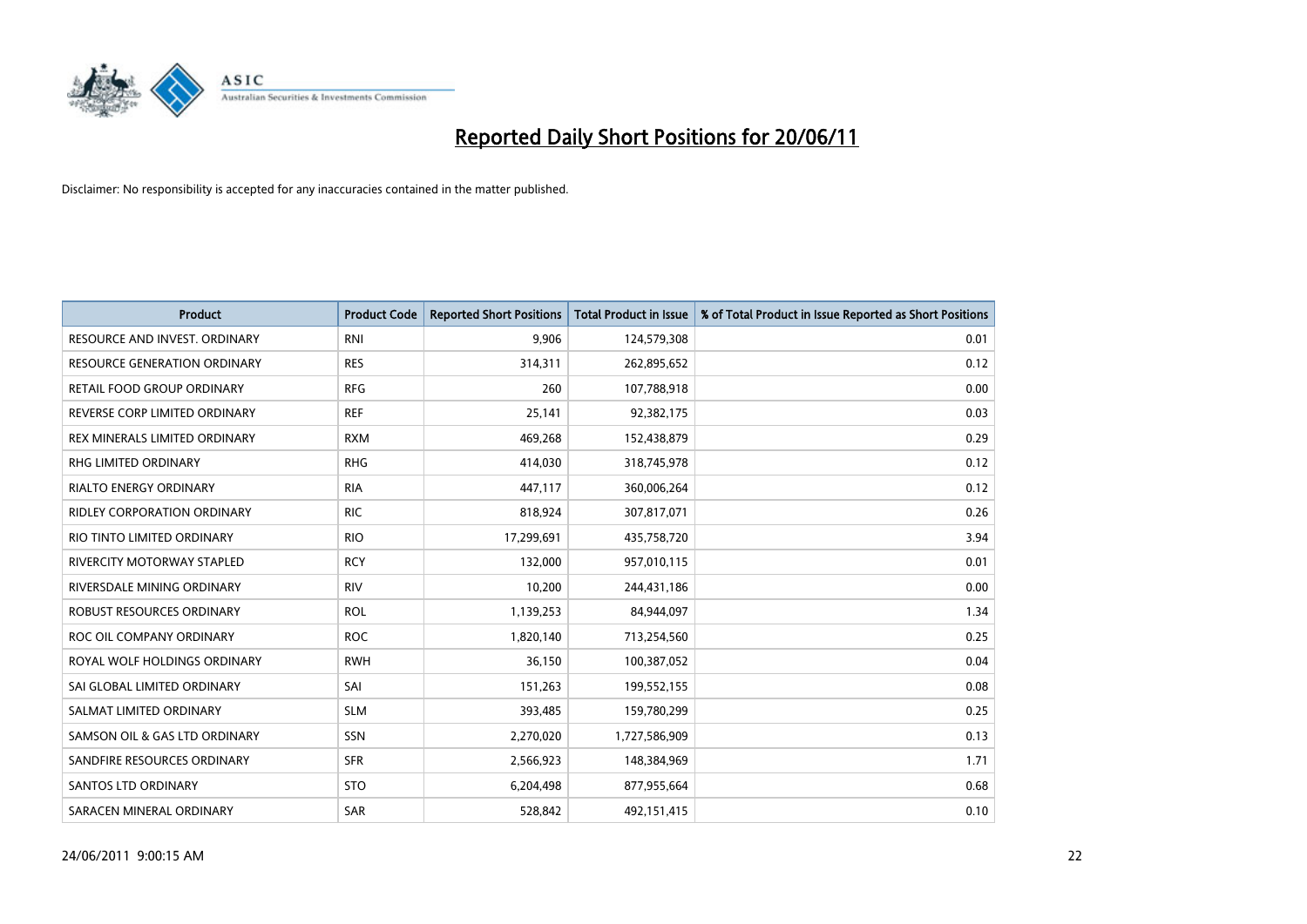

| <b>Product</b>                           | <b>Product Code</b> | <b>Reported Short Positions</b> | <b>Total Product in Issue</b> | % of Total Product in Issue Reported as Short Positions |
|------------------------------------------|---------------------|---------------------------------|-------------------------------|---------------------------------------------------------|
| SEDGMAN LIMITED ORDINARY                 | <b>SDM</b>          | 439,761                         | 209,752,689                   | 0.20                                                    |
| SEEK LIMITED ORDINARY                    | <b>SEK</b>          | 12,185,780                      | 336,584,488                   | 3.60                                                    |
| SELECT HARVESTS ORDINARY                 | SHV                 | 248,113                         | 56,226,960                    | 0.44                                                    |
| SENETAS CORPORATION ORDINARY             | <b>SEN</b>          | 756,999                         | 463,105,195                   | 0.16                                                    |
| SENEX ENERGY LIMITED ORDINARY            | <b>SXY</b>          | 107,375                         | 756,747,445                   | 0.01                                                    |
| SERVCORP LIMITED ORDINARY                | SRV                 | 99,198                          | 98,440,807                    | 0.10                                                    |
| SERVICE STREAM ORDINARY                  | <b>SSM</b>          | 416,785                         | 283,418,867                   | 0.15                                                    |
| SEVEN GROUP HOLDINGS ORDINARY            | <b>SVW</b>          | 1,519,950                       | 306,410,281                   | 0.49                                                    |
| SEVEN WEST MEDIA LTD ORDINARY            | <b>SWM</b>          | 5,166,311                       | 610,327,899                   | 0.84                                                    |
| SIGMA PHARMACEUTICAL ORDINARY            | SIP                 | 16,960,418                      | 1,178,626,572                 | 1.43                                                    |
| SILEX SYSTEMS ORDINARY                   | <b>SLX</b>          | 306,568                         | 170,133,997                   | 0.18                                                    |
| SILVER LAKE RESOURCE ORDINARY            | <b>SLR</b>          | 87,469                          | 178,882,838                   | 0.05                                                    |
| SIMS METAL MGMT LTD ORDINARY             | SGM                 | 3,464,823                       | 205,393,914                   | 1.70                                                    |
| SINGAPORE TELECOMM. CHESS DEPOSITARY INT | SGT                 | 4,974,910                       | 212,756,917                   | 2.33                                                    |
| SKILLED GROUP LTD ORDINARY               | <b>SKE</b>          | 52,503                          | 233,089,776                   | 0.01                                                    |
| SMS MANAGEMENT. ORDINARY                 | <b>SMX</b>          | 342,988                         | 67,765,118                    | 0.51                                                    |
| SONIC HEALTHCARE ORDINARY                | <b>SHL</b>          | 3,737,758                       | 388,429,875                   | 0.95                                                    |
| SOUL PATTINSON (W.H) ORDINARY            | SOL                 | 51,016                          | 238,640,580                   | 0.03                                                    |
| SP AUSNET STAPLED SECURITIES             | SPN                 | 4,556,644                       | 2,795,115,439                 | 0.16                                                    |
| SPARK INFRASTRUCTURE STAPLED NOTE & UNIT | SKI                 | 5,373,575                       | 1,326,734,264                 | 0.39                                                    |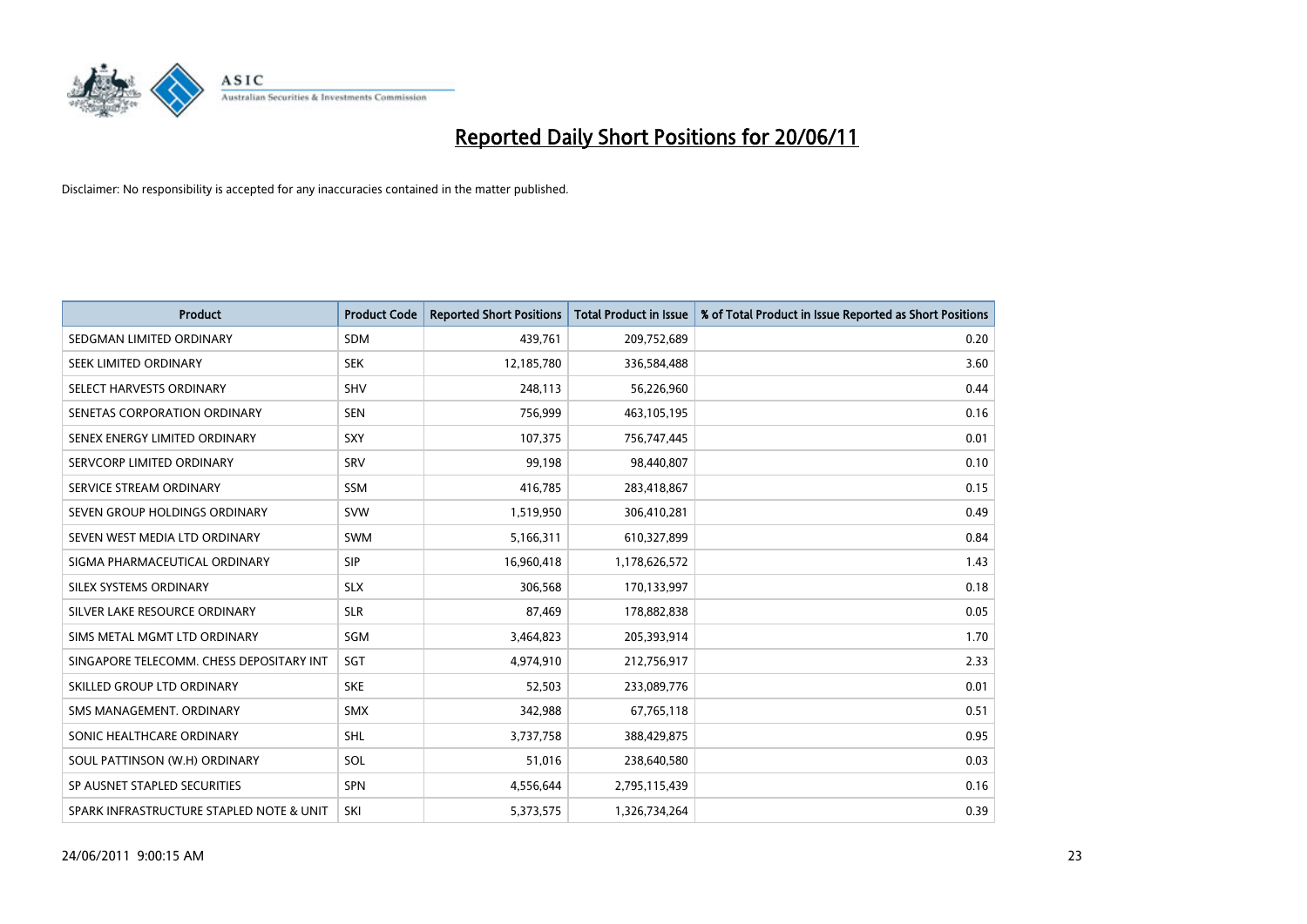

| <b>Product</b>                     | <b>Product Code</b> | <b>Reported Short Positions</b> | Total Product in Issue | % of Total Product in Issue Reported as Short Positions |
|------------------------------------|---------------------|---------------------------------|------------------------|---------------------------------------------------------|
| SPDR 200 FUND ETF UNITS            | STW                 | 8                               | 50,639,159             | 0.00                                                    |
| SPECIALTY FASHION ORDINARY         | <b>SFH</b>          | 612,760                         | 191,786,121            | 0.32                                                    |
| SPOTLESS GROUP LTD ORDINARY        | <b>SPT</b>          | 2,433,376                       | 262,766,725            | 0.91                                                    |
| ST BARBARA LIMITED ORDINARY        | <b>SBM</b>          | 5,204,454                       | 325,615,389            | 1.58                                                    |
| STAGING CONNECTIONS ORDINARY       | <b>STG</b>          | 2,917,189                       | 78,317,726             | 3.72                                                    |
| STANMORE COAL LTD ORDINARY         | <b>SMR</b>          | 73,240                          | 88,270,738             | 0.08                                                    |
| STARPHARMA HOLDINGS ORDINARY       | SPL                 | 206,910                         | 247,743,578            | 0.08                                                    |
| STH AMERICAN COR LTD ORDINARY      | SAY                 | 9,200                           | 245,846,493            | 0.00                                                    |
| STH CRS ELECT ENGNR ORDINARY       | <b>SXE</b>          | 2,910                           | 160,736,826            | 0.00                                                    |
| STHN CROSS MEDIA ORDINARY          | <b>SXL</b>          | 8,469,513                       | 705,712,186            | 1.20                                                    |
| STOCKLAND UNITS/ORD STAPLED        | SGP                 | 11,621,364                      | 2,383,036,717          | 0.47                                                    |
| STRAITS RES LTD. ORDINARY          | SRO                 | 7,805,619                       | 324,655,749            | 2.39                                                    |
| <b>STW COMMUNICATIONS ORDINARY</b> | SGN                 | 339,682                         | 364,310,964            | 0.09                                                    |
| <b>SUNCORP GROUP LTD ORDINARY</b>  | <b>SUN</b>          | 8,910,542                       | 1,286,600,980          | 0.68                                                    |
| SUNDANCE ENERGY ORDINARY           | <b>SEA</b>          | 141,586                         | 276,709,585            | 0.05                                                    |
| SUNDANCE RESOURCES ORDINARY        | SDL                 | 14,629,807                      | 2,870,657,169          | 0.51                                                    |
| SUNLAND GROUP LTD ORDINARY         | <b>SDG</b>          | 214,145                         | 224,881,794            | 0.09                                                    |
| SUPER RET REP LTD ORDINARY         | SUL                 | 139,678                         | 130,018,739            | 0.10                                                    |
| <b>SWICK MINING ORDINARY</b>       | <b>SWK</b>          | 167,096                         | 236,724,970            | 0.07                                                    |
| SYMEX HOLDINGS ORDINARY            | <b>SYM</b>          | 6,633                           | 189,166,670            | 0.00                                                    |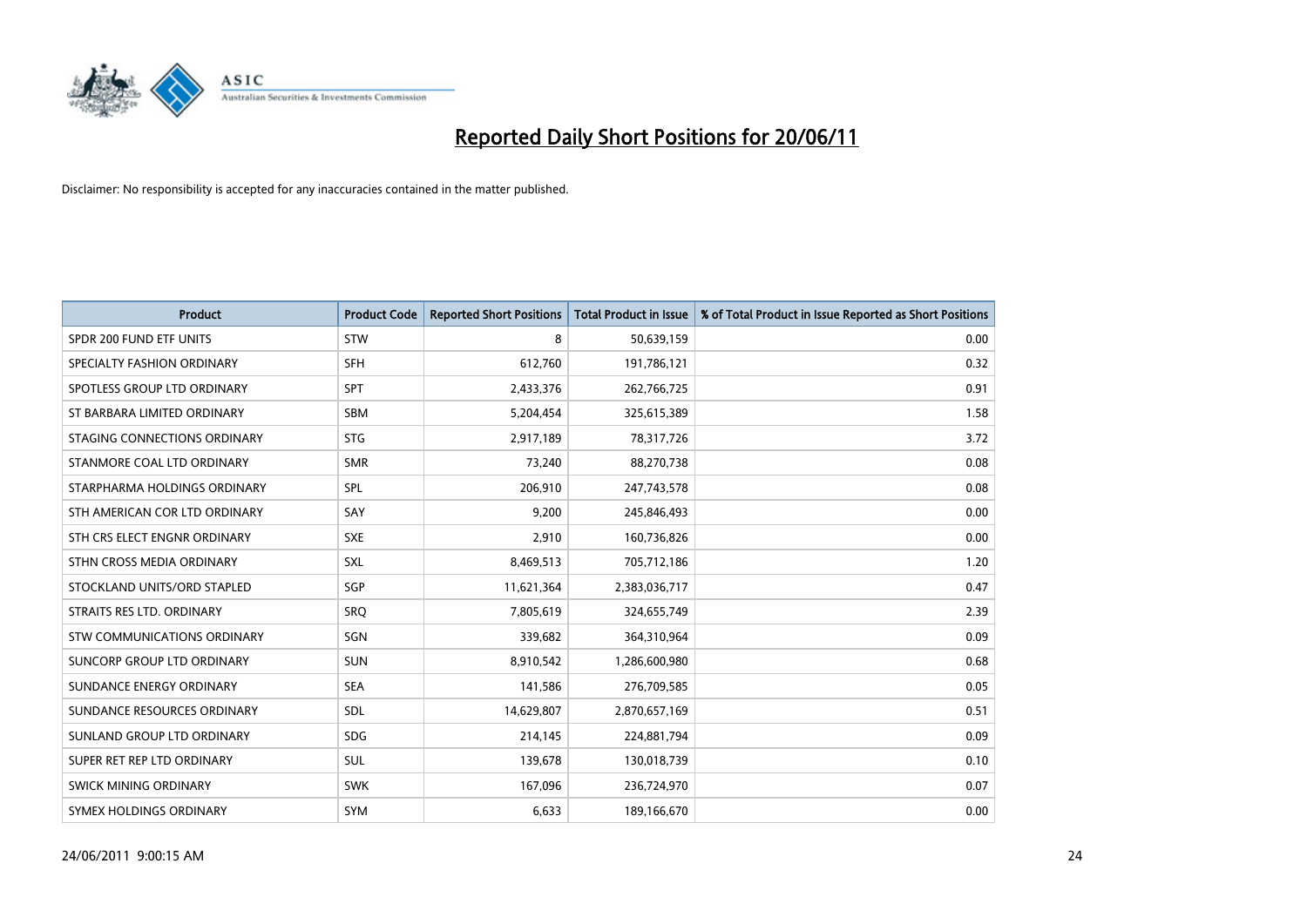

| <b>Product</b>                       | <b>Product Code</b> | <b>Reported Short Positions</b> | Total Product in Issue | % of Total Product in Issue Reported as Short Positions |
|--------------------------------------|---------------------|---------------------------------|------------------------|---------------------------------------------------------|
| <b>TABCORP HOLDINGS LTD ORDINARY</b> | <b>TAH</b>          | 4,749,875                       | 688,019,737            | 0.67                                                    |
| TALENT2 INTERNATION ORDINARY         | <b>TWO</b>          | 105,491                         | 144,422,121            | 0.07                                                    |
| <b>TALISMAN MINING ORDINARY</b>      | <b>TLM</b>          | 29                              | 130,438,627            | 0.00                                                    |
| TANAMI GOLD NL ORDINARY              | <b>TAM</b>          | 65,220                          | 260,997,677            | 0.02                                                    |
| TAP OIL LIMITED ORDINARY             | <b>TAP</b>          | 523,862                         | 240,967,311            | 0.21                                                    |
| TASSAL GROUP LIMITED ORDINARY        | <b>TGR</b>          | 82,165                          | 146,304,404            | 0.04                                                    |
| <b>TATTS GROUP LTD ORDINARY</b>      | <b>TTS</b>          | 14,367,570                      | 1,318,683,208          | 1.11                                                    |
| TECHNOLOGY ONE ORDINARY              | <b>TNE</b>          | 80,037                          | 303,119,455            | 0.03                                                    |
| TELECOM CORPORATION ORDINARY         | <b>TEL</b>          | 24,352,341                      | 1,924,665,206          | 1.26                                                    |
| <b>TELSTRA CORPORATION, ORDINARY</b> | <b>TLS</b>          | 53,276,900                      | 12,443,074,357         | 0.39                                                    |
| TEN NETWORK HOLDINGS ORDINARY        | <b>TEN</b>          | 31,708,798                      | 1,045,236,720          | 3.02                                                    |
| TERANGA GOLD CORP CDI 1:1            | <b>TGZ</b>          | 312,666                         | 152,308,821            | 0.18                                                    |
| TFS CORPORATION LTD ORDINARY         | <b>TFC</b>          | 65,944                          | 275,789,494            | 0.02                                                    |
| THE REJECT SHOP ORDINARY             | <b>TRS</b>          | 814,630                         | 26,033,570             | 3.12                                                    |
| THOR MINING PLC CHESS DEPOSITARY 1:1 | <b>THR</b>          | 2,307                           | 222,489,120            | 0.00                                                    |
| THORN GROUP LIMITED ORDINARY         | <b>TGA</b>          | 2,363                           | 129,858,924            | 0.00                                                    |
| TIGER RESOURCES ORDINARY             | <b>TGS</b>          | 306,715                         | 669,035,549            | 0.05                                                    |
| TIMBERCORP LIMITED ORDINARY          | <b>TIM</b>          | 90,074                          | 352,071,429            | 0.02                                                    |
| <b>TISHMAN SPEYER UNITS</b>          | <b>TSO</b>          | 49,427                          | 338,440,904            | 0.01                                                    |
| TNG LIMITED ORDINARY                 | <b>TNG</b>          | 4,321                           | 284,803,062            | 0.00                                                    |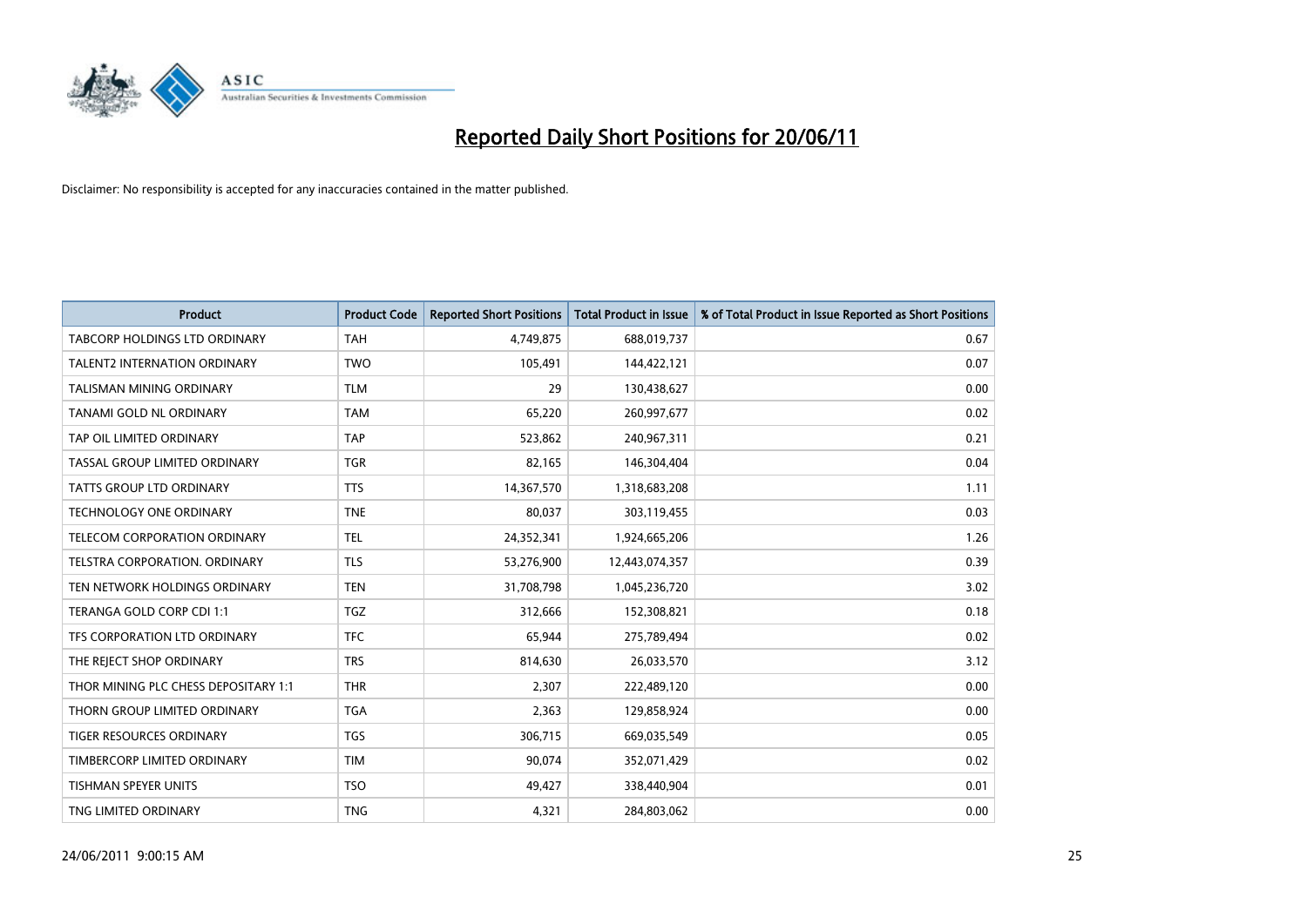

| <b>Product</b>                            | <b>Product Code</b> | <b>Reported Short Positions</b> | <b>Total Product in Issue</b> | % of Total Product in Issue Reported as Short Positions |
|-------------------------------------------|---------------------|---------------------------------|-------------------------------|---------------------------------------------------------|
| TOLL HOLDINGS LTD ORDINARY                | <b>TOL</b>          | 22,039,304                      | 710,128,531                   | 3.09                                                    |
| TORO ENERGY LIMITED ORDINARY              | <b>TOE</b>          | 35,404                          | 964,936,676                   | 0.00                                                    |
| <b>TOWER LIMITED ORDINARY</b>             | <b>TWR</b>          | 689.519                         | 263,603,448                   | 0.26                                                    |
| TOX FREE SOLUTIONS ORDINARY               | <b>TOX</b>          | 29,445                          | 92,630,478                    | 0.03                                                    |
| TPG TELECOM LIMITED ORDINARY              | <b>TPM</b>          | 4,427,405                       | 783,481,644                   | 0.56                                                    |
| TRAFALGAR CORPORATE STAPLED SECURITIES    | <b>TGP</b>          | 111,908                         | 85,351,913                    | 0.13                                                    |
| TRANSFIELD SERV INFR STAPLED SECURITIES   | <b>TSI</b>          | 68,011                          | 438,756,421                   | 0.01                                                    |
| TRANSFIELD SERVICES ORDINARY              | <b>TSE</b>          | 7,761,876                       | 549,715,957                   | 1.41                                                    |
| TRANSPACIFIC INDUST, ORDINARY             | <b>TPI</b>          | 10,318,357                      | 960,638,735                   | 1.06                                                    |
| TRANSURBAN GROUP TRIPLE STAPLED SEC.      | <b>TCL</b>          | 3,887,148                       | 1,443,543,731                 | 0.25                                                    |
| TREASURY WINE ESTATE ORDINARY             | <b>TWE</b>          | 9,176,021                       | 647,227,144                   | 1.43                                                    |
| TRINITY GROUP STAPLED SECURITIES          | <b>TCQ</b>          | 3,419                           | 203,405,927                   | 0.00                                                    |
| TROY RESOURCES NL ORDINARY                | <b>TRY</b>          | 24,698                          | 87,970,323                    | 0.02                                                    |
| UGL LIMITED ORDINARY                      | UGL                 | 5,629,897                       | 166,047,171                   | 3.38                                                    |
| UNILIFE CORPORATION CDI US PROHIBITED     | <b>UNS</b>          | 612,757                         | 272,900,039                   | 0.22                                                    |
| UXC LIMITED ORDINARY                      | <b>UXC</b>          | 7,648                           | 305,789,718                   | 0.00                                                    |
| VALAD PROPERTY GROUP STAPLED US PROHIBIT. | <b>VPG</b>          | 2,900,546                       | 115,108,116                   | 2.52                                                    |
| <b>VDM GROUP LIMITED ORDINARY</b>         | <b>VMG</b>          | 11,116                          | 193,127,749                   | 0.01                                                    |
| <b>VENTURE MINERALS ORDINARY</b>          | <b>VMS</b>          | 313,577                         | 221,093,592                   | 0.13                                                    |
| VIRGIN BLUE HOLDINGS ORDINARY             | <b>VBA</b>          | 41,383,929                      | 2,210,197,600                 | 1.83                                                    |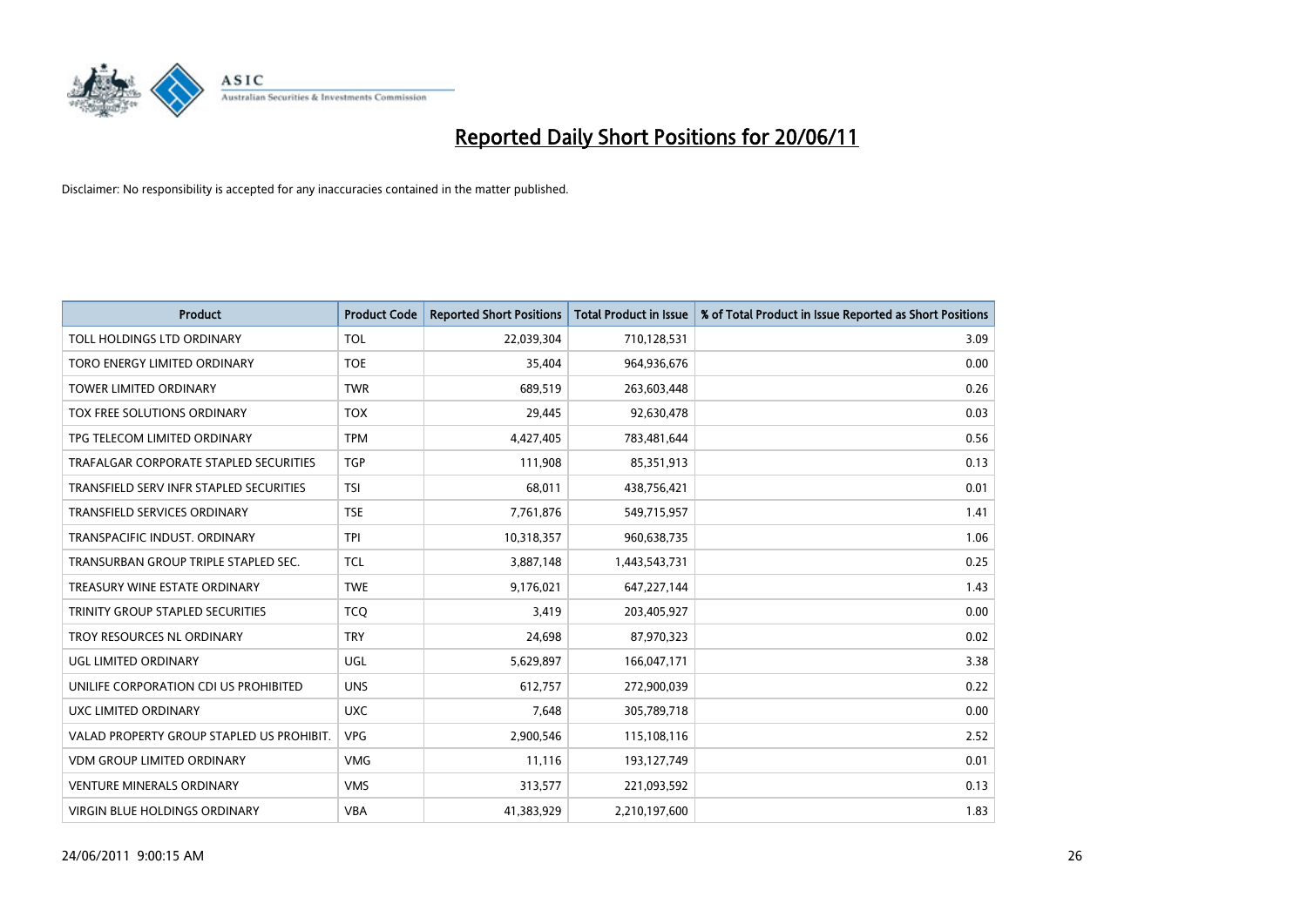

| <b>Product</b>                         | <b>Product Code</b> | <b>Reported Short Positions</b> | <b>Total Product in Issue</b> | % of Total Product in Issue Reported as Short Positions |
|----------------------------------------|---------------------|---------------------------------|-------------------------------|---------------------------------------------------------|
| <b>VISION GROUP HLDGS ORDINARY</b>     | <b>VGH</b>          | 78.000                          | 74,197,532                    | 0.11                                                    |
| VITA GROUP LTD ORDINARY                | <b>VTG</b>          | 75,190                          | 142,499,800                   | 0.05                                                    |
| VITAL METALS LIMITED ORDINARY          | <b>VML</b>          | 265,000                         | 228,401,027                   | 0.12                                                    |
| VITERRA INC CDI 1:1                    | <b>VTA</b>          | 3,828                           | 68,629,939                    | 0.01                                                    |
| <b>WATPAC LIMITED ORDINARY</b>         | <b>WTP</b>          | 84,749                          | 183,341,382                   | 0.03                                                    |
| <b>WDS LIMITED ORDINARY</b>            | <b>WDS</b>          | 701                             | 144,055,662                   | 0.00                                                    |
| <b>WEBIET LIMITED ORDINARY</b>         | <b>WEB</b>          | 397,305                         | 76,654,002                    | 0.52                                                    |
| <b>WESFARMERS LIMITED ORDINARY</b>     | <b>WES</b>          | 23,138,883                      | 1,005,426,682                 | 2.27                                                    |
| WESFARMERS LIMITED PARTIALLY PROTECTED | <b>WESN</b>         | 43,906                          | 151,645,480                   | 0.02                                                    |
| <b>WESTERN AREAS NL ORDINARY</b>       | <b>WSA</b>          | 7,003,089                       | 179,735,899                   | 3.89                                                    |
| WESTERN DESERT RES. ORDINARY           | <b>WDR</b>          | 948                             | 166,684,138                   | 0.00                                                    |
| WESTFIELD GROUP ORD/UNIT STAPLED SEC   | <b>WDC</b>          | 10,953,461                      | 2,308,988,539                 | 0.44                                                    |
| WESTFIELD RETAIL TST UNIT STAPLED      | <b>WRT</b>          | 33,580,893                      | 3,054,166,195                 | 1.11                                                    |
| WESTPAC BANKING CORP ORDINARY          | <b>WBC</b>          | 30,958,176                      | 3,009,665,405                 | 1.00                                                    |
| WHITE ENERGY COMPANY ORDINARY          | <b>WEC</b>          | 4,688,629                       | 316,104,241                   | 1.49                                                    |
| <b>WHITEHAVEN COAL ORDINARY</b>        | <b>WHC</b>          | 3,149,646                       | 493,800,069                   | 0.64                                                    |
| WHK GROUP LIMITED ORDINARY             | <b>WHG</b>          | 94,287                          | 265,142,652                   | 0.03                                                    |
| WHL ENERGY LIMITED ORDINARY            | <b>WHN</b>          | 40,000                          | 1,212,100,886                 | 0.00                                                    |
| <b>WILDHORSE ENERGY ORDINARY</b>       | <b>WHE</b>          | 49,146                          | 227, 117, 335                 | 0.02                                                    |
| WINDIMURRA VANADIUM ORDINARY           | <b>WVL</b>          | 163,685                         | 154,278,674                   | 0.11                                                    |